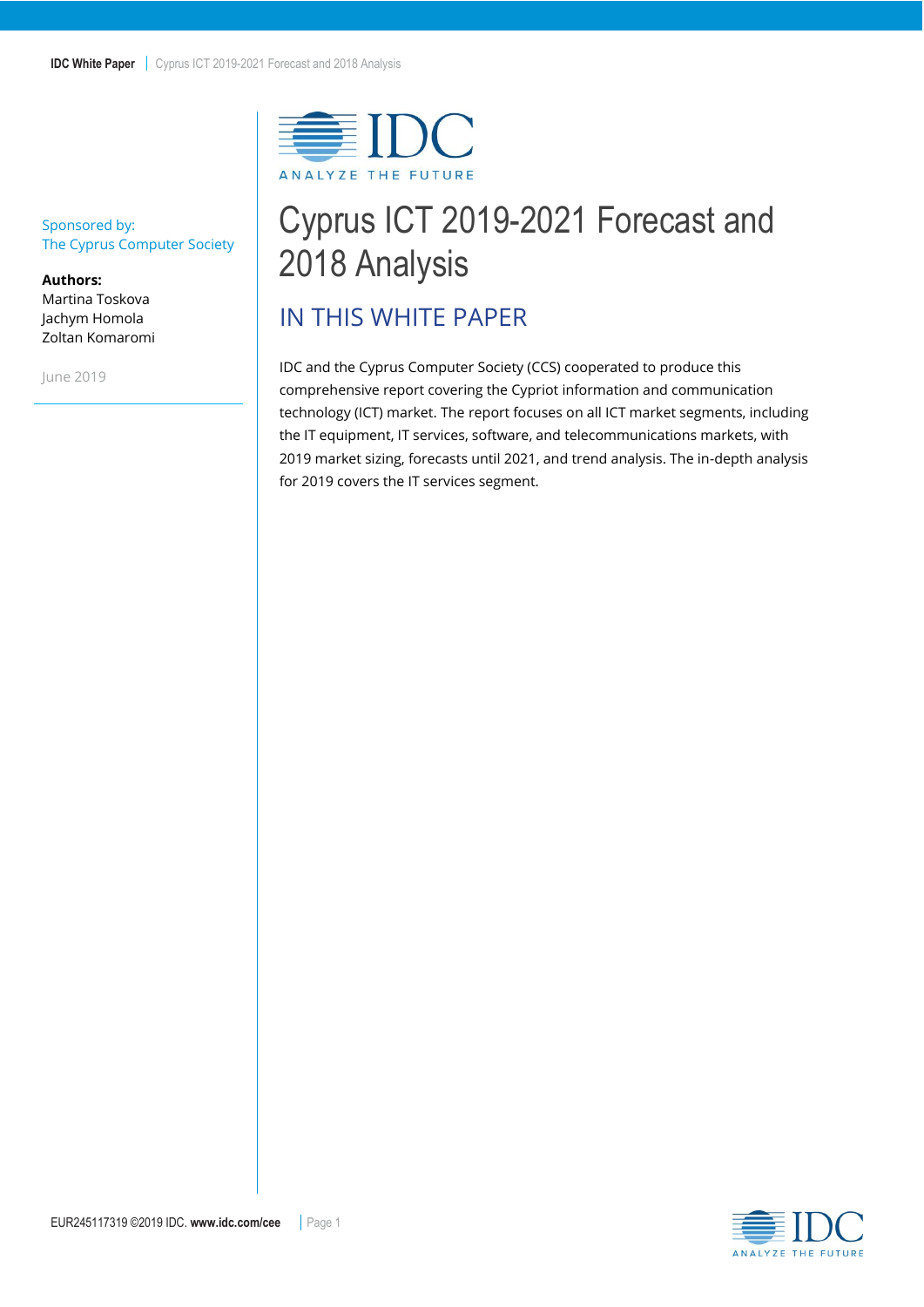## **CONTENTS**

| The IT Market in the Context of Current Economic and Business Environment  6 |
|------------------------------------------------------------------------------|
|                                                                              |
|                                                                              |
|                                                                              |
|                                                                              |
|                                                                              |
|                                                                              |
|                                                                              |
| Internal Challenges and IT Investment Priorities of Cypriot Companies 8      |
|                                                                              |
|                                                                              |
| Overview of IT Services Spending in Cyprus by IDC Foundation Markets  13     |
|                                                                              |
|                                                                              |
|                                                                              |
| Overview of IT Services Spending in Cyprus by Vertical Market 15             |
|                                                                              |
|                                                                              |
|                                                                              |
|                                                                              |
|                                                                              |
|                                                                              |
|                                                                              |
|                                                                              |
|                                                                              |
|                                                                              |
|                                                                              |
|                                                                              |
|                                                                              |
|                                                                              |
|                                                                              |

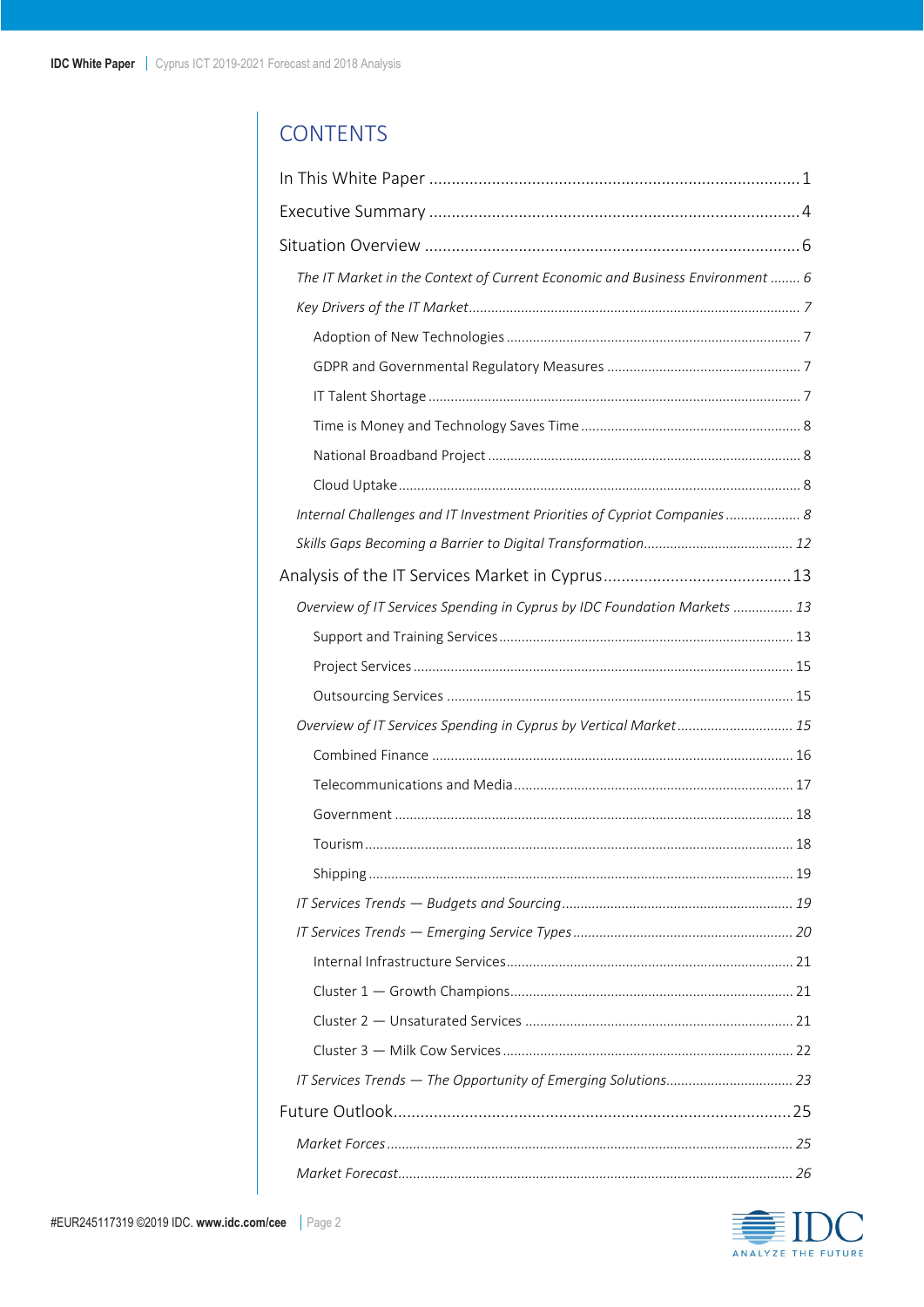| Exploiting the Current Economic Climate and Business Confidence  27      |
|--------------------------------------------------------------------------|
| Facing the Digital Transformation Challenges with a Skilled Workforce 27 |
|                                                                          |
|                                                                          |
|                                                                          |
|                                                                          |
|                                                                          |
|                                                                          |
|                                                                          |
|                                                                          |

## LIST OF FIGURES

| Figure 7 Growth Potential of Various Service Types in the Next Two Years 22     |  |
|---------------------------------------------------------------------------------|--|
| Figure 8 Service Opportunity for Emerging Technologies in the Next Two Years 24 |  |

## LIST OF TABLES

| Table 1 Drivers for Purchasing AFA Storage - Industry Insights 10                  |  |
|------------------------------------------------------------------------------------|--|
| Table 2 IT Investment Priorities, Large Companies - 2019 vs. 2017  12              |  |
| Table 3 IT Investment Priorities, Large Companies - 2019 vs. 2017  13              |  |
| Table 4 Overview of IT Services Spending by IDC Foundation Markets in Cyprus, 2018 |  |
|                                                                                    |  |
| Table 5 Overview of IT Services Spending by Vertical Markets in Cyprus, 2018  16   |  |
|                                                                                    |  |

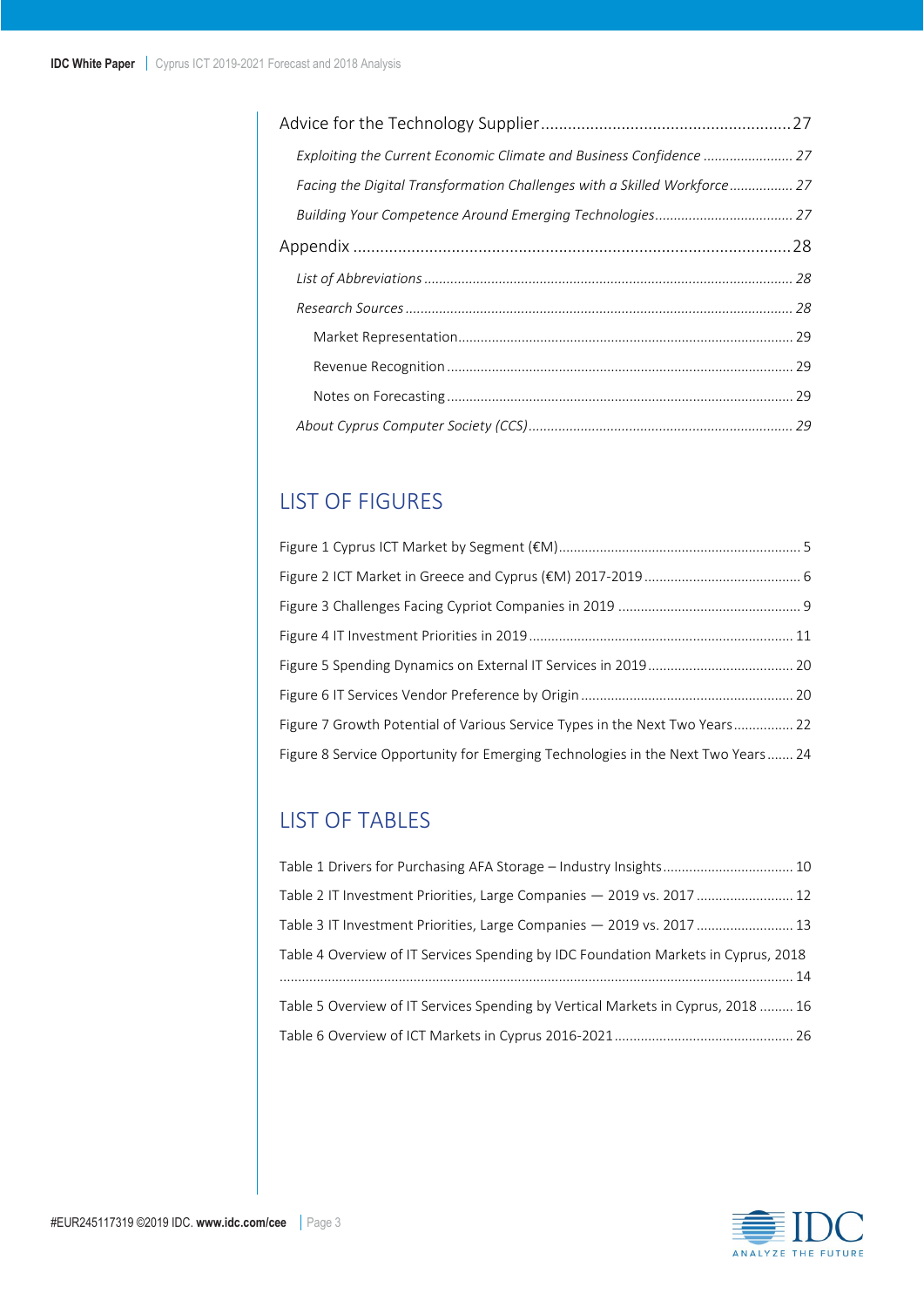*Many leading IT companies have set up regional headquarters on the island of Cyprus, which offers access to a highly skilled and educated workforce.* 

## <span id="page-3-0"></span>EXECUTIVE SUMMARY

The Cypriot ICT market (including telecommunications) reached a value of €659.39 million in 2018, representing year-on-year growth of 3.0%. The IT market (excluding telecommunications) was valued at €210.05 million, representing year-on-year growth of 6.5%. Spending on IT services reached €100.33 million, up 9.0% year on year.

As with other sectors in the Cypriot economy, the ICT market in Cyprus continues to benefit from a better-than-expected recovery from the financial crisis that hit its painful nadir back in 2013. GDP growth exceeded 4% in each of the last two years, and while this rate is expected to slow somewhat over the next two or three years, healthy growth of around 3% is forecast by the European Commission. The outlooks for inflation and unemployment are similarly positive, with the former set to remain at around 1% and the latter expected to fall to under 6% in 2020. Furthermore, there is much hope among relevant authorities that the newly found natural gas deposits near the Cypriot coast could (in addition to bringing in investment) reduce the dependency of Cyprus and the wider EU on natural gas supplies from Russia.

These positive trends will all necessitate an active role to be played by the Cypriot government. This starts with the efforts to build high-quality and resilient telecommunications infrastructure including 5G, satellite, and high-speed broadband, but also includes supporting actions such as the establishment of a National Broadband Plan with subsidies and grants for concrete projects, and the allocation of licenses for the testing and launch of 5G services. Additionally, encouraged by the commitment of the Cypriot government to invest in the ICT sector, the number of software and IT jobs has been rising steadily. Many leading IT companies have set up regional headquarters on the island of Cyprus, which offers access to a highly skilled and educated workforce.

Support and training services continue to be the largest IT services primary market (followed by project and outsourcing services) although its overall share decreased somewhat compared with 2016. On the other hand, outsourcing services remained at almost the same level. The finance sector is the largest spender on IT services, followed by telecom operators and the public sector, as there are often call for tenders with long project durations, and thus extended revenue streams for bidders. Almost half of Cypriot companies expect increases in IT services spending, while another 40% will keep their investments at the current level. Companies will mostly invest in security, which is also considered as the main internal challenge.

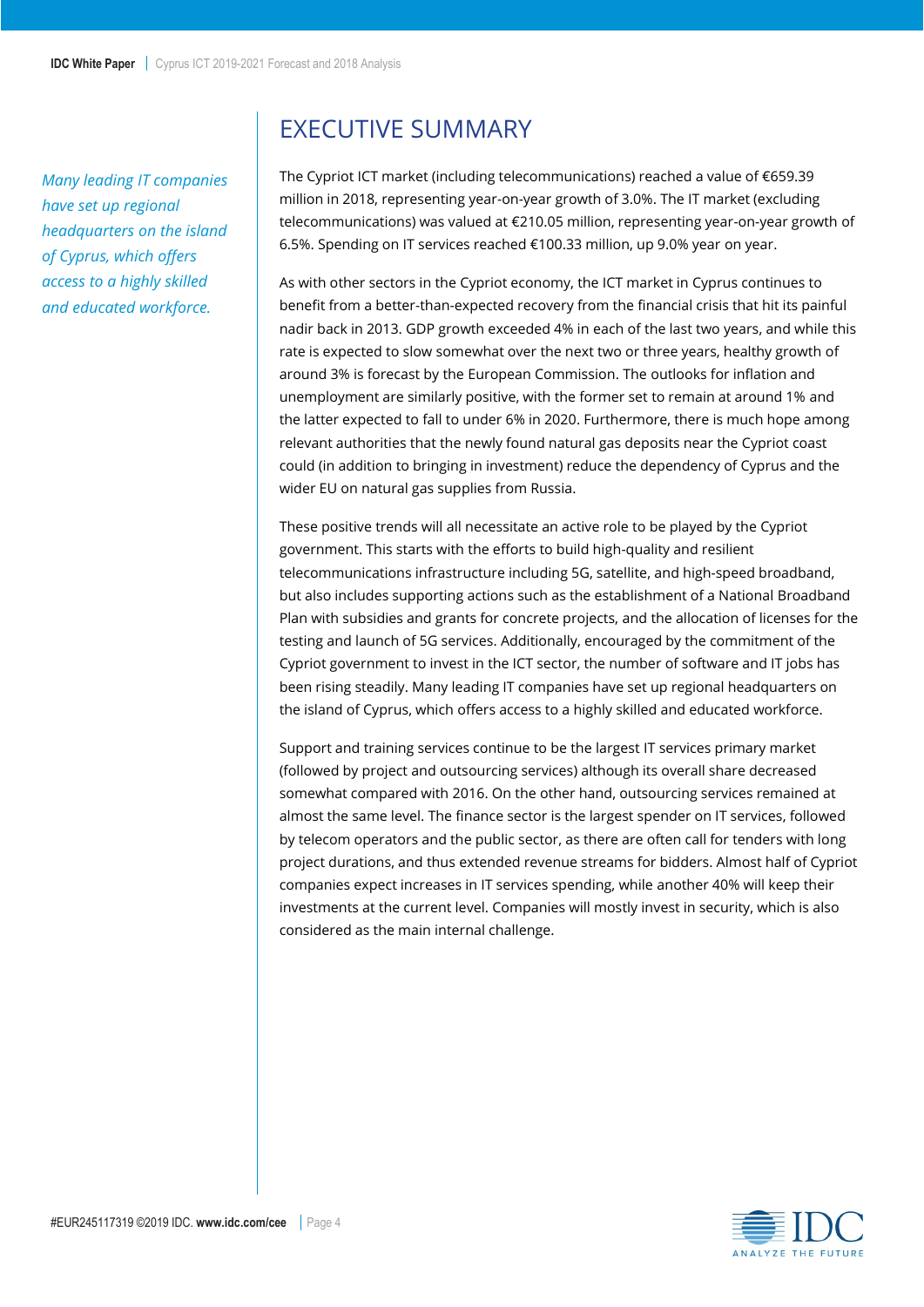### <span id="page-4-0"></span>FIGURE 1 Cyprus ICT Market by Segment (€M)



Source: IDC, 2019

This IDC White Paper examines the state of the IT industry in Cyprus in 2018 and 2019 with a focus on the IT services segment, and forecasts industry spending for 2019- 2021.The study contains market size and distribution by both foundation market and vertical market.

The study answers the following questions:

- What are IDC's predictions for ICT and IT services spending in Cyprus? What are the driving forces and the expected dynamics of the market, and what impact will the related issues have on the market in 2019-2021?
- What do end users in Cyprus say about their IT and IT services priorities, concerns, and preferences?
- What are the latest trends in IT services delivery in Cyprus, and what are the main drivers of change?

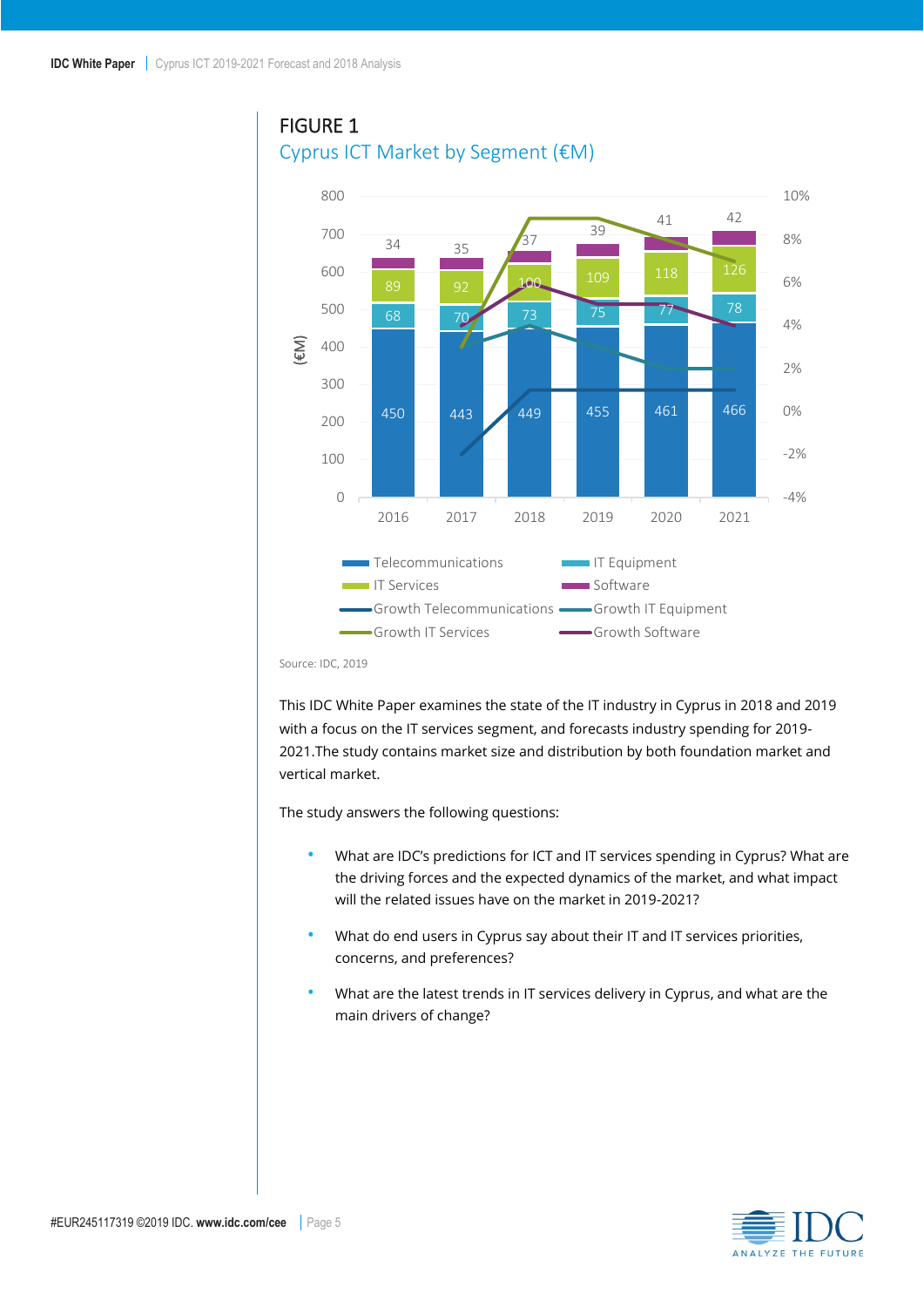## <span id="page-5-0"></span>SITUATION OVERVIEW

ICT spending (including the telecom market) grew 3.0% year on year in 2018 to reach €659.39 million.

Spending on IT (excluding the telecom market), on the other hand, grew 6.5% year on year in 2018 to reach €210.05 million.

The value of the IT services segment increased to €100.33 million in 2018, representing year-on-year growth of 9.0%.

### <span id="page-5-2"></span>FIGURE 2

#### ICT Market in Greece and Cyprus (€M) 2017-2019



Source: IDC, 2019

## <span id="page-5-1"></span>The IT Market in the Context of Current Economic and Business Environment

As with most other sectors of the Cypriot economy, the IT market benefits from the ongoing recovery of the business climate that was hit harshly by the economic and financial crisis back in 2012–2013.

The Cypriot economy has enjoyed GDP growth rates of around 4% in recent years, which is above the EU average; however, the country's Ministry of Finance predicts GDP growth will fall to under 3% by 2021. This positive development is coupled with a similarly

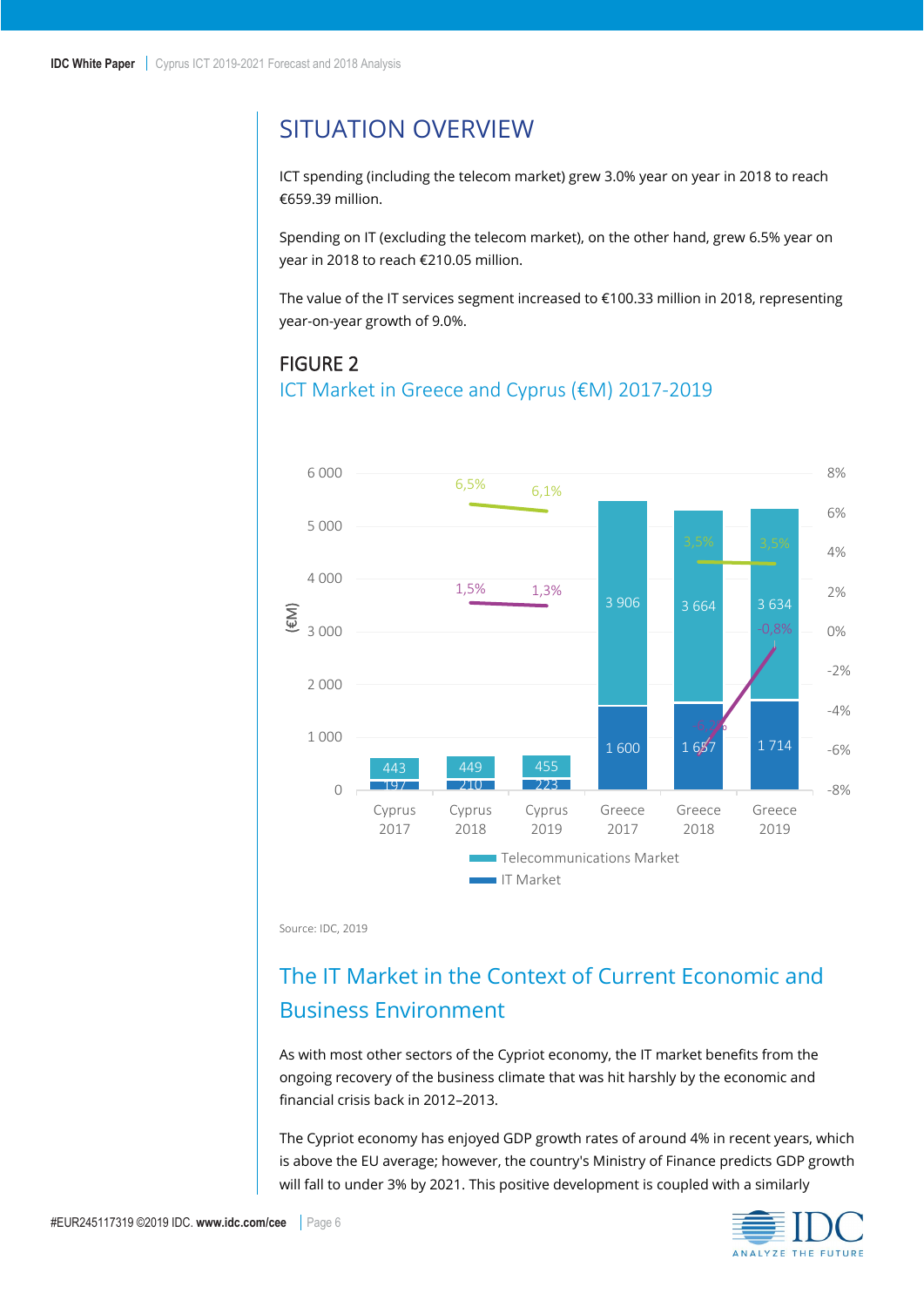positive outlook for other important indicators of economic performance. The unemployment rate, which hit a high of around 15% during the economic crisis in 2013– 2016, is set to decline to 5.5% by 2021. Also, public debt is forecast to decline steadily, the budget deficit is expected to remain under 3% of GDP, and the annual inflation rate is forecast to remain below 2%.

This positive outlook may, in the future, be further fuelled by the recent discovery of natural gas deposits south of the coastal city of Limassol. According to experts, the deposits indicate high-quality reserves, and the Ministry of Energy believes that the newly found resources (the exploitation of which could be launched by 2022) have good potential to become an alternative source of energy for the EU, reducing its dependence on Russian natural gas.

## <span id="page-6-0"></span>Key Drivers of the IT Market

### <span id="page-6-1"></span>*Adoption of New Technologies*

Cypriot companies are beginning to see the strategic importance of infrastructure optimisation, consolidation, and transformation after some resistance to invest in ICT in recent years. They now understand that adoption of new technologies is necessary to remain competitive. These initiatives will typically be driven by lines of business, and will demand the utilisation of solutions such as mobility, Big Data analytics, application programming interfaces (APIs) for new services, machine learning, and robotic process automation. Companies from the manufacturing, utilities, transportation, and retail industries, among others, will need to integrate Internet of Things (IoT) technologies as they optimise corporate IT operations in support of business needs.

This presents services providers with great opportunities to become trusted advisors and implementation partners, and capitalise on the uptake of innovative technologies by addressing the concerns of companies around new technology adoption, business cases, best practices, and adding value to customers' organisational goals.

#### <span id="page-6-2"></span>*GDPR and Governmental Regulatory Measures*

The European Union's General Data Protection Regulation (GDPR), which came into force in May 2018, obligates organisations to comply with rules to protect the personal data of EU citizens. GDPR, alongside local regulations that affect business-to-consumer industries including finance, represents a great opportunity for IT services companies to evaluate clients' technologies, help them with compliance, and recommend ways to turn compliance into a driver of competitive advantage.

### <span id="page-6-3"></span>*IT Talent Shortage*

As companies progress on their digital transformation journeys and inevitably require expertise in the implementation and utilisation of new technologies, they increasingly feel the effects of skills shortages. The most common ways to deal with the lack of skilled IT human resources are to upskill current employees, cooperate with universities to ensure graduates have the required skills, and to rely on external services providers with the right expertise, often alongside the adoption of standardised service delivery models

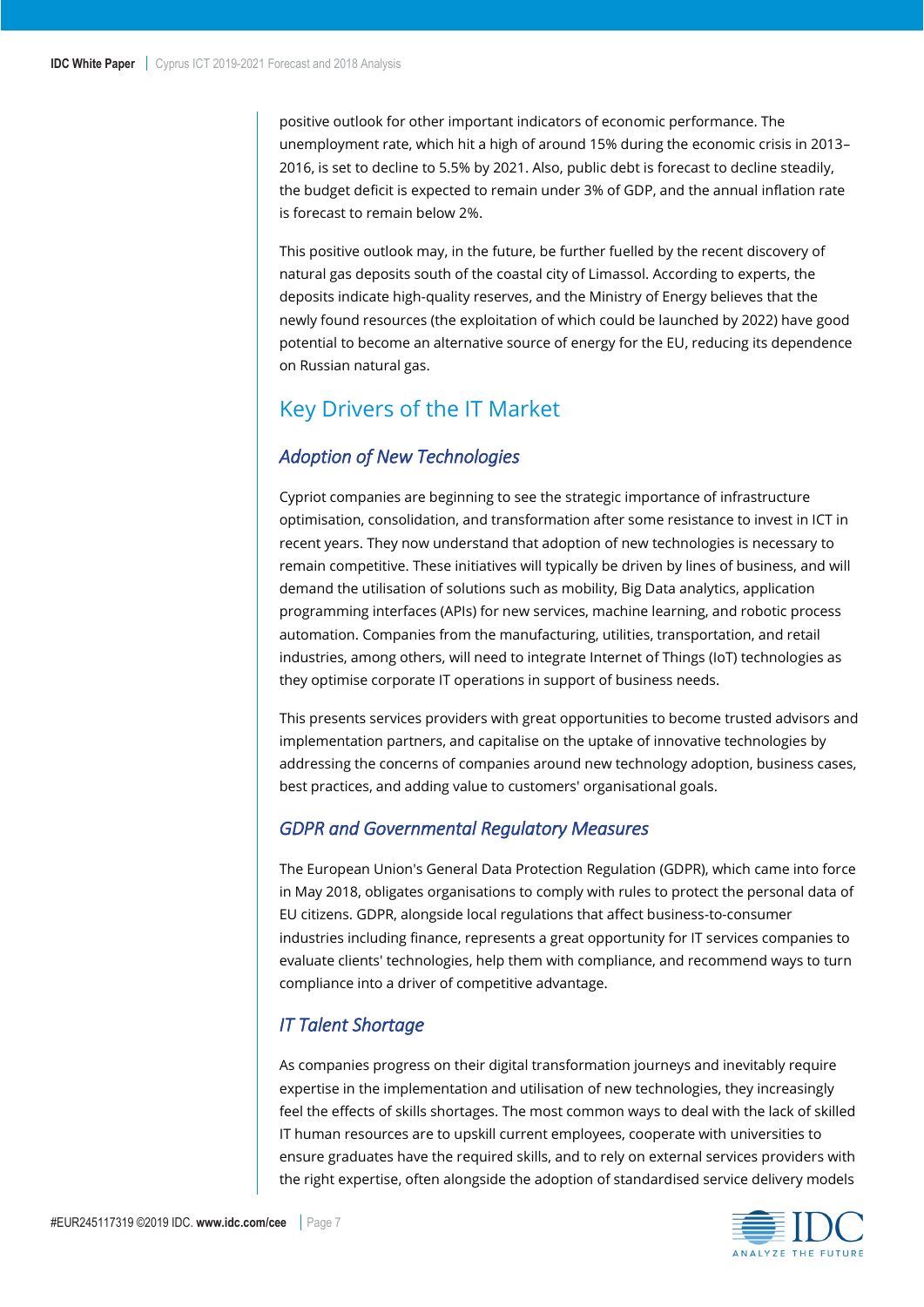such as public cloud. Some organisations also attempt to bring in workers from Eastern Europe. The lack of IT experts is likely to remain a concern over the coming years, as it is already one of the main challenges facing organisations across the EU.

#### <span id="page-7-0"></span>*Time is Money and Technology Saves Time*

Companies are under increasing time pressure on many fronts, including the need for real-time access to data, real-time analysis of data, fast market release of new products and services, shortened application development cycles, and faster deployment of IT solutions. This time pressure results in increased adoption of technologies (real-time analytics, IoT, private cloud), services (public cloud, business process reengineering (BPR) consulting, agile software development), and methods (DevOps) capable of saving companies' time.

#### <span id="page-7-1"></span>*National Broadband Project*

By 2020, the Cypriot government aims to achieve internet coverage with a minimum download speed of 30Mbps for all households and businesses in the country. Most companies perceive this as a necessary milestone on the way to digitalising the country.

#### <span id="page-7-2"></span>*Cloud Uptake*

Cloud uptake is not always linked to new spending  $-$  it often comes at the expense of traditional hardware, software, and IT services delivery models, and therefore has a strong effect on redistributing IT budgets and recruiting new IT solutions providers. Private cloud is gaining ground among large companies, even among those that state they must deal with serious security concerns and strict regulations. These large companies with strong in-house IT tend to deploy what they regard as private or hybrid cloud environments to migrate existing systems or to expand/enhance systems. Infrastructure, platform, and software public cloud adoption is also gaining acceptance among companies of all sizes.

## <span id="page-7-3"></span>Internal Challenges and IT Investment Priorities of Cypriot Companies

Security, coupled with compliance, represents the most common internal challenge facing Cypriot companies (see Figure 3). While regulation and compliance are generally regarded as cost generators without creating new business value, they often trigger significant IT investment. With a heated labour market and shortage of available skilled workforce, recruitment of new staff has emerged as the second most widespread challenge facing Cypriot companies, particularly for those with less than 100 employees.

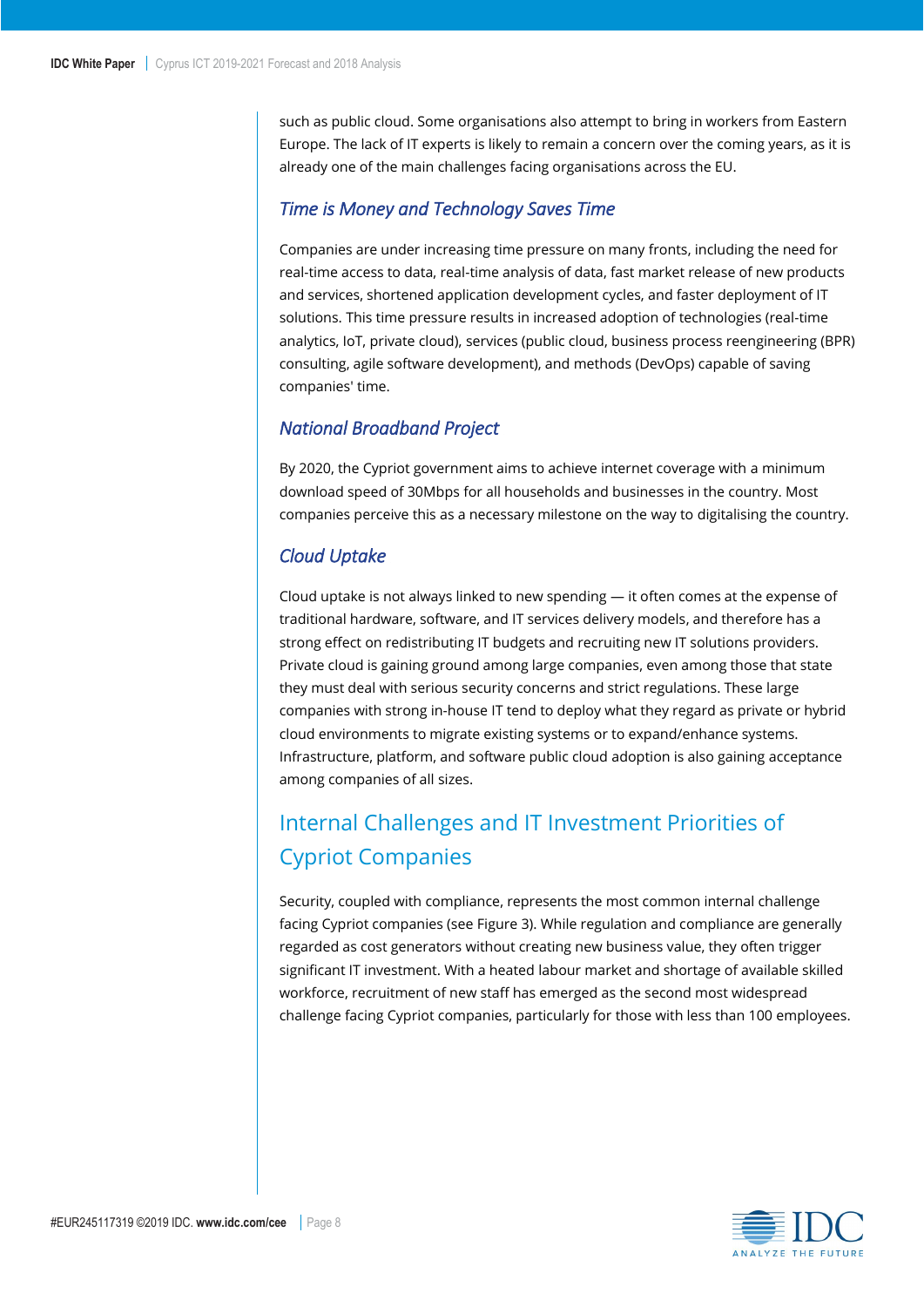### <span id="page-8-0"></span>FIGURE 3

### Challenges Facing Cypriot Companies in 2019

*Q. What are the main internal challenges for your organisation in 2019?*



Source: IDC Cyprus IT Buyer Survey, 2019

The issues in finding and hiring new talent have multiple impacts on the IT function too, from difficulties in executing digital transformation strategies, through skills gaps around emerging and innovative technologies, to increased openness to relying on external service partners or cloud services in order to have access to expertise and the latest technologies.

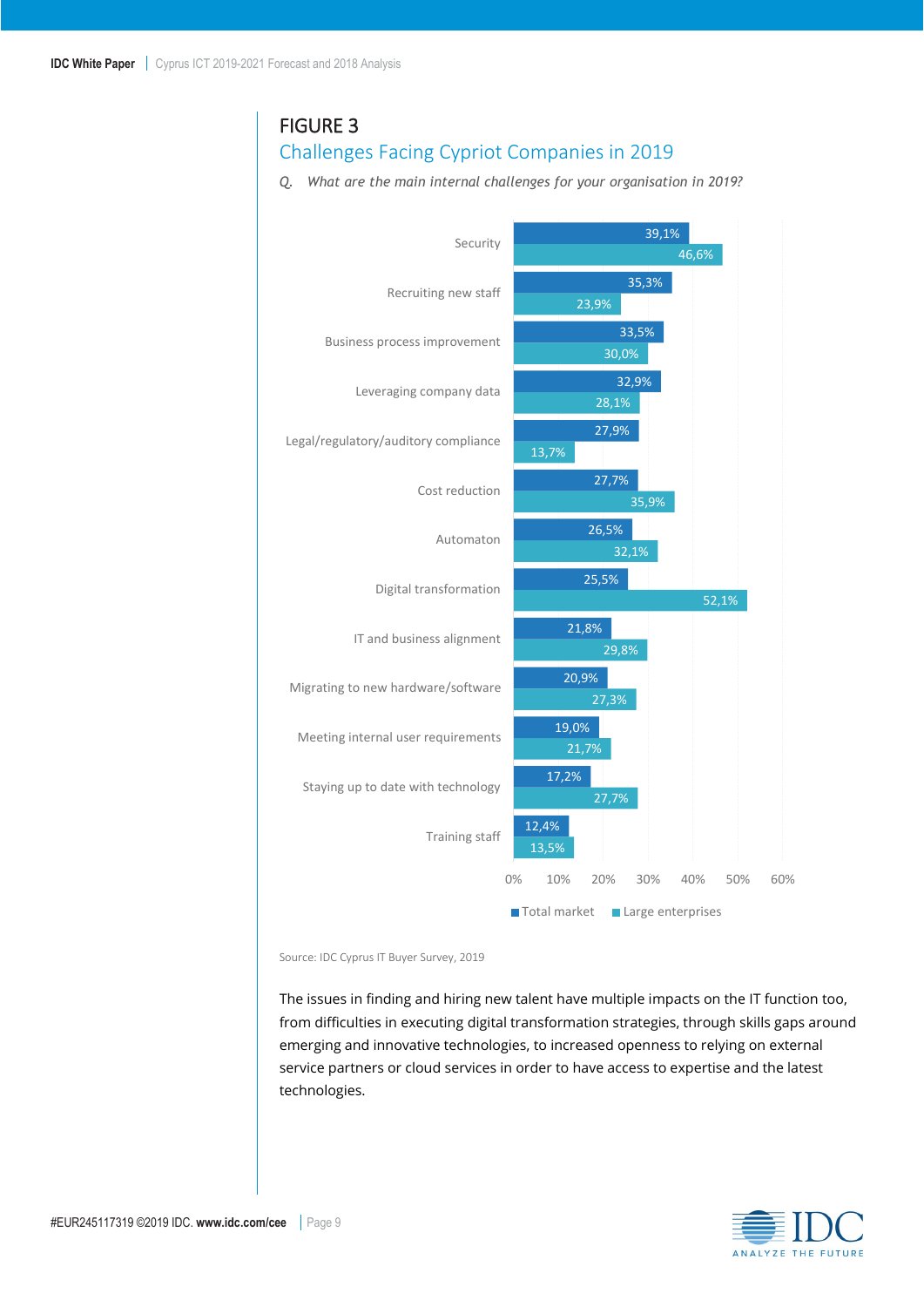Factors directly related to the competitiveness of modern companies, such as improving business processes, leveraging company data, automation, and digital transformation represent important challenges at up to one-third of Cypriot companies, depending on the factor. These challenges are driving companies to shift their IT spending to the latest innovative technologies that can provide the greatest improvement in these areas.

The challenges for large enterprises (100+ employees) differ somewhat from those of the overall market, as they focus more on becoming fit for digital business and for technology-enabled business models (digital transformation, automation, and IT and business alignment). Furthermore, when compared with 2017, all these challenges have become more pressing and a high priority for large Cypriot companies (see Table 1).

### <span id="page-9-0"></span>TABLE 1

Challenges Facing Cypriot Companies, Large Companies – 2019 vs. 2017

|                                        | 2019                                                                                                                                                     | 2017                                                                                                                                          |
|----------------------------------------|----------------------------------------------------------------------------------------------------------------------------------------------------------|-----------------------------------------------------------------------------------------------------------------------------------------------|
| Top<br>challenges                      | Digital transformation<br>Security<br>Cost reduction<br>Automation<br><b>Business process improvement</b>                                                | Security<br><b>Business process improvement</b><br>Cost reduction<br>Staying up to date with technology<br>Migrating to new software/hardware |
| Important<br>challenges<br>$g_{\rm c}$ | IT and business alignment<br>Leveraging company data<br>Staying up to date with technology<br>Migrating to new software/hardware<br>Recruiting new staff | Recruiting new staff<br>Meeting internal user requirements<br>IT and business alignment<br>Digital transformation<br>Leveraging company data  |

Source: IDC Cyprus IT Buyer Survey, 2019

When it comes to IT investment areas, survey results reveal a strong market for customer relationship management (CRM) solutions in Cyprus in 2019 (see Figure 4). CRM is at the forefront of IT investments, particularly among medium-sized companies (50–100 employees). This indicates a shift in the IT development focus from back-office applications such as enterprise resource planning (ERP) to the company's front-end IT.

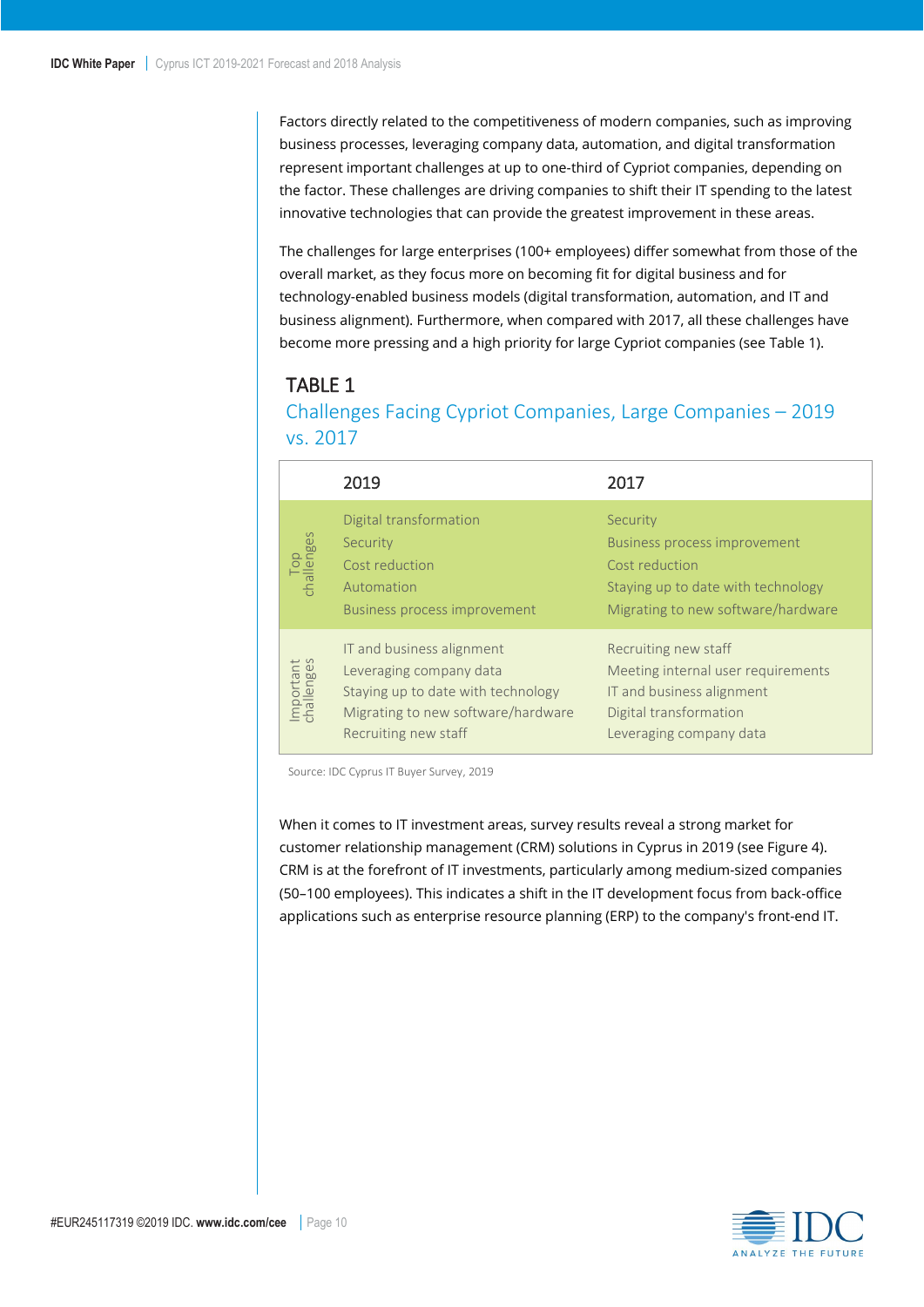### <span id="page-10-0"></span>FIGURE 4

#### IT Investment Priorities in 2019

*Q. In which of the following IT areas is your organisation going to invest in 2019?*



Source: IDC Cyprus IT Buyer Survey, 2019

Since security is the most important challenge facing Cypriot companies, it is no surprise that it also remains a top investment priority for two in five companies.

In line with the frequent challenge of leveraging company data, technologies that support the extensive use of data (e.g., business intelligence, analytics, and IoT) are the biggest budget gainers versus two years ago, particularly among large companies. Cloud computing has emerged among the top five most frequent investment areas among Cypriot companies. Public cloud represents a primary delivery option for infrastructure

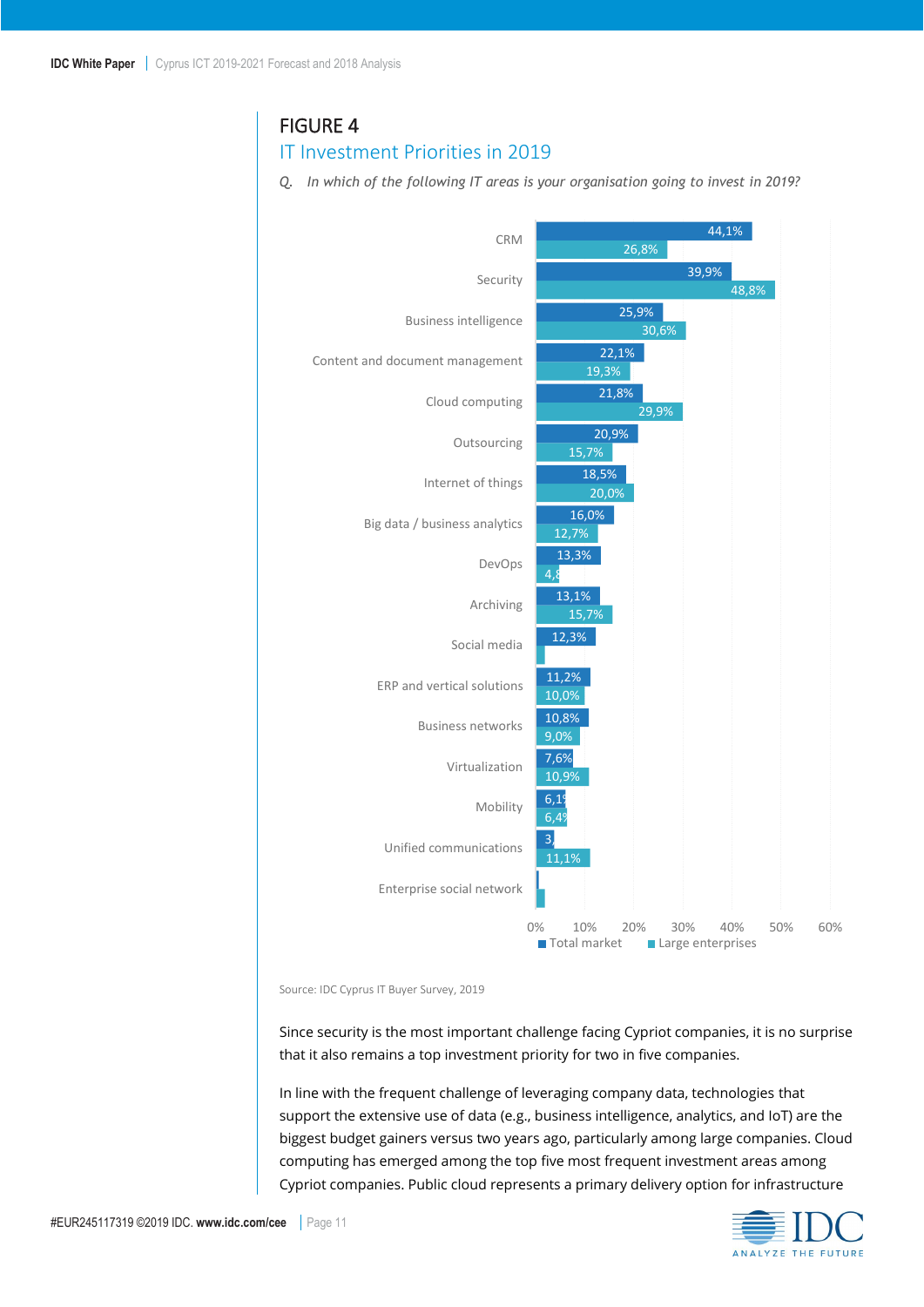and applications among medium-sized companies (50–99 employees), while hybrid and private cloud have gained traction as the primary architecture for delivering services among large companies (100+ employees).

Virtualisation, ERP, vertical back-office applications, and mobility appear to be the budget losers, as significantly fewer companies have named them as key investment areas in 2019 when compared with 2017.

## <span id="page-11-1"></span>TABLE 2

#### IT Investment Priorities, Large Companies — 2019 vs. 2017

|                                  | 2019                                                                                                       | 2017                                                                                                                  |
|----------------------------------|------------------------------------------------------------------------------------------------------------|-----------------------------------------------------------------------------------------------------------------------|
| Top investment                   | Security<br><b>Business intelligence</b><br>Cloud computing<br><b>CRM</b><br>$I \circ T$                   | Security<br>Content and document management<br>Virtualisation<br><b>ERP</b> and vertical solutions<br>Cloud computing |
| areas<br>Important<br>investment | Content and document management<br>Archiving<br>Outsourcing<br>Big data analytics<br>Unified communication | <b>CRM</b><br>Archiving<br>Mobility<br>Social media<br><b>Business intelligence</b>                                   |

<span id="page-11-0"></span>Source: IDC Cyprus IT Buyer Survey, 2019

## Skills Gaps Becoming a Barrier to Digital Transformation

Digital transformation clearly stands out as the overarching priority of large companies (100+ employees) in Cyprus, across all industries. While more than 9 in 10 companies claim to have a digital transformation strategy in place, they struggle with a series of obstacles when executing it. Companies typically struggle with the lack of support from employees, the lack of a clear business case, and the lack of expertise within the company or at ecosystems partners.

The lack of expertise comes from a gap in the technology- and business-related digital skills between the needs and the existing capabilities of companies, further accentuated by the difficulties in finding and hiring new talent (as it was indicated among the top challenges of companies).

Most Cypriot companies are struggling with significant skills gaps in relation to IoT, artificial intelligence, and traditional application development (see table 3). The situation is better with security, big data analytics, and cloud, although nearly one in four companies continue to face a skills gap in those areas. Due to their managed innovation activities and strategies to create a technology-enabled competitive advantage, large companies have a heightened need for digital competencies, and are struggling with significant skill gaps around almost all emerging technologies.

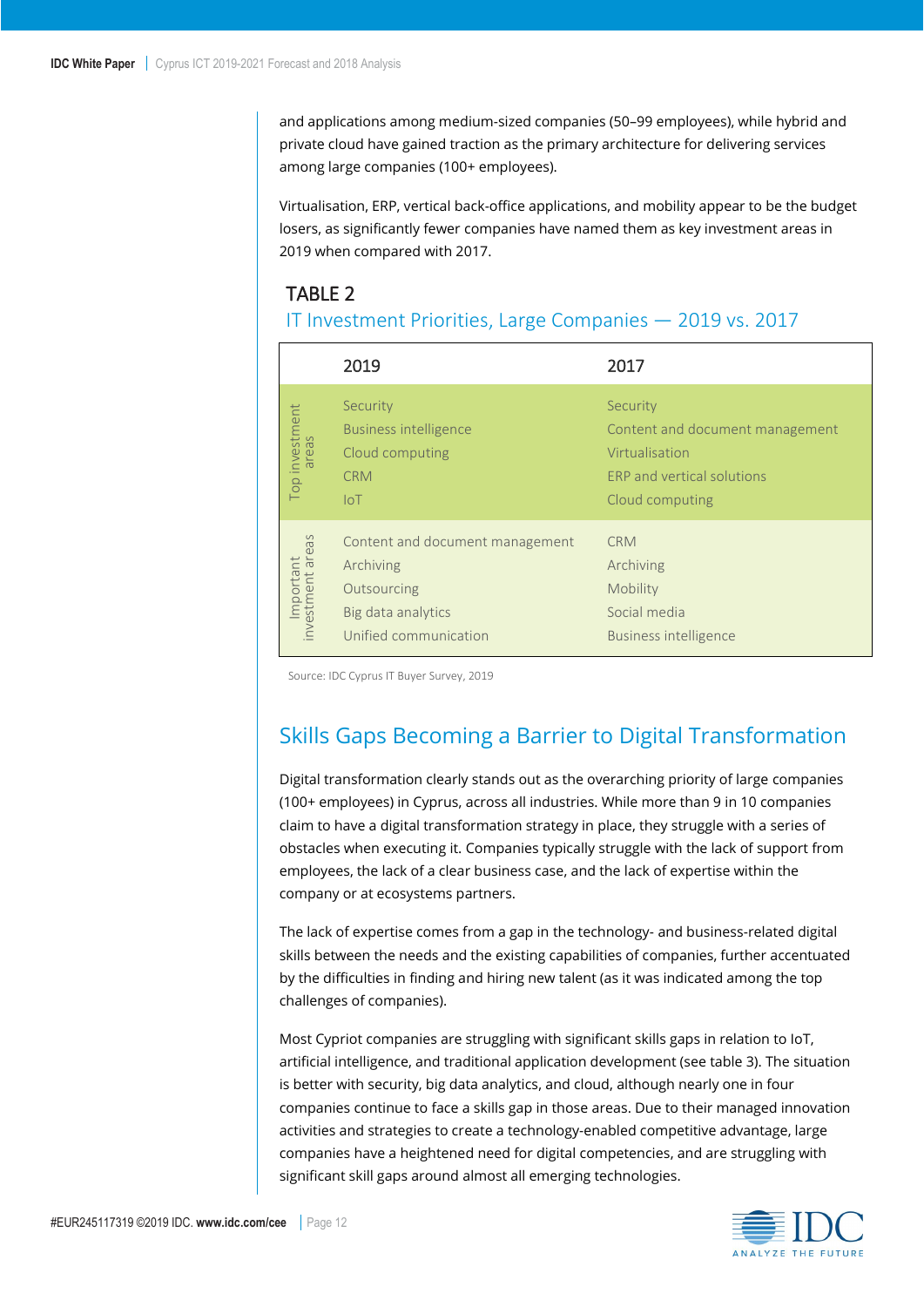### <span id="page-12-3"></span>TABLE 3

### Skill Gaps of Cypriot Companies

|                                                             | <b>Total market</b>                                                                                             | Large companies                                                                                                   |
|-------------------------------------------------------------|-----------------------------------------------------------------------------------------------------------------|-------------------------------------------------------------------------------------------------------------------|
| ies<br>equent<br>25%+<br>ompani                             | $I \circ T$<br>Artificial intelligence<br>Traditional application development                                   | Cloud<br>$I \circ T$<br>Big Data analytics, data science<br>Robotic process automation<br>Artificial intelligence |
| eratel                                                      | Security<br>Big Data analytics, data science<br>Mobile technologies                                             | Traditional application development<br>Mobile technologies                                                        |
| / frequency<br>(below 20%)<br>$\geqslant$<br>$\sigma$<br>bn | Networking skills<br>Cloud<br>Robotic process automation<br>Process and delivery skills, such as<br><b>ITIL</b> | Networking skills<br>Process and delivery skills, such as ITIL<br>Traditional application development             |

<span id="page-12-0"></span>Source: IDC Cyprus IT Buyer Survey, 2019

## ANALYSIS OF THE IT SERVICES MARKET IN CYPRUS

## <span id="page-12-1"></span>Overview of IT Services Spending in Cyprus by IDC Foundation Markets

This section of the study examines the IT services industry by IDC's three primary markets, which are further segmented by foundation market. The thirteen foundation markets presented in this study represent the total addressable IT services market in its entirety (collectively exhaustive), and these individual markets do not overlap with each other (mutually exclusive).

The IT services market in Cyprus reached €100.33 million in value in 2018, representing growth of 12.7% from the levels seen in 2016. Support and training services accounted for the largest share of IT services market revenue in 2018 (47.3%), followed by project services (35.9%), and outsourcing services (16.8%).

#### <span id="page-12-2"></span>*Support and Training Services*

The support and training services primary market in Cyprus totalled €47.42 million in value in 2018, making it the country's largest primary market, with 47.3% share. Spending on these services was up 6.8% compared to 2016, with the growth primarily coming from software support and maintenance services.

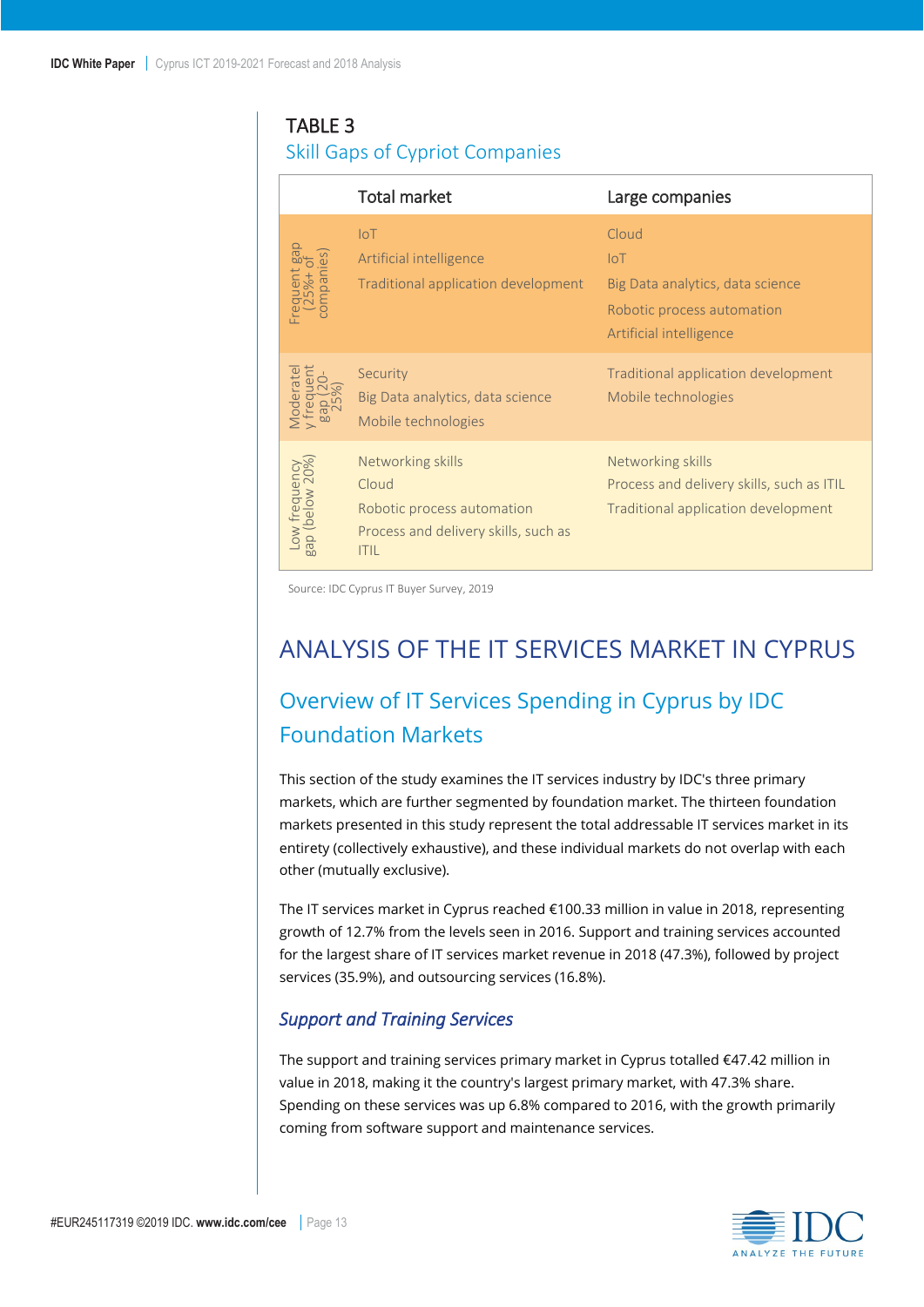Close to 80% of Cypriot companies with more than 50 employees prefer to keep the management of their on-premise infrastructure and applications in-house, using their own resources, rather than use external outsourcing or managed service providers. This results in high demand for support and maintenance services. As a result, hardware and software support and installation services accounted for 43.9% share of total IT services spending in Cyprus in 2018.

Cypriot companies continue to invest in software support services, as they are adopting new software-centric solutions such as CRM in their front-end processes; BI, analytics, and data management software in their back-end processes; and private and hybrid cloud infrastructure management in their infrastructure. These are all driving spending on software support and installation services, while spending on hardware support and installation has dropped slightly in the past two years as compute density keeps on increasing and the price of commodity hardware is at an all-time low. Virtualisation further eliminates the need for huge hardware investments, and most datacenter projects are limited to the replacement of outdated equipment.

IDC forecasts growth in IT training and education services spending as further training and skill upgrades are, and will be, needed with the use of new digital technologies.

#### <span id="page-13-0"></span>TABLE 4

### Overview of IT Services Spending by IDC Foundation Markets in Cyprus, 2018

| <b>Foundation Markets</b>                     | Value (€M) | Share (%) |  |  |
|-----------------------------------------------|------------|-----------|--|--|
| Hardware Support and Installation             | 19.44      | 19.4%     |  |  |
| Software Support and Installation             | 24.57      | 24.5%     |  |  |
| <b>IT Training and Education</b>              | 3.42       | 3.4%      |  |  |
| <b>Support and Training Services Subtotal</b> | 47.42      | 47.3%     |  |  |
| Network Consulting and Integration            | 4.27       | 4.3%      |  |  |
| <b>Systems Integration</b>                    | 15.34      | 15.3%     |  |  |
| <b>Information System Consulting</b>          | 6.78       | 6.8%      |  |  |
| Application Consulting and Customisation      | 6.01       | 6.0%      |  |  |
| <b>Custom Application Development</b>         | 3.65       | 3.6%      |  |  |
| <b>Project Services Subtotal</b>              | 36.05      | 35.9%     |  |  |
| <b>Application Management Outsourcing</b>     | 0.75       | 0.7%      |  |  |
| <b>Information System Outsourcing</b>         | 2.77       | 2.8%      |  |  |
| Network and Desktop Outsourcing Services      | 1.62       | 1.6%      |  |  |
| <b>Hosted Application Management</b>          | 2.11       | 2.1%      |  |  |
| <b>Hosting Infrastructure Services</b>        | 9.62       | 9.6%      |  |  |
| <b>Outsourcing Services Subtotal</b>          | 16.86      | 16.8%     |  |  |
| <b>Total IT Services Spending</b>             | 100.33     | 100.0%    |  |  |

Source: IDC, 2019

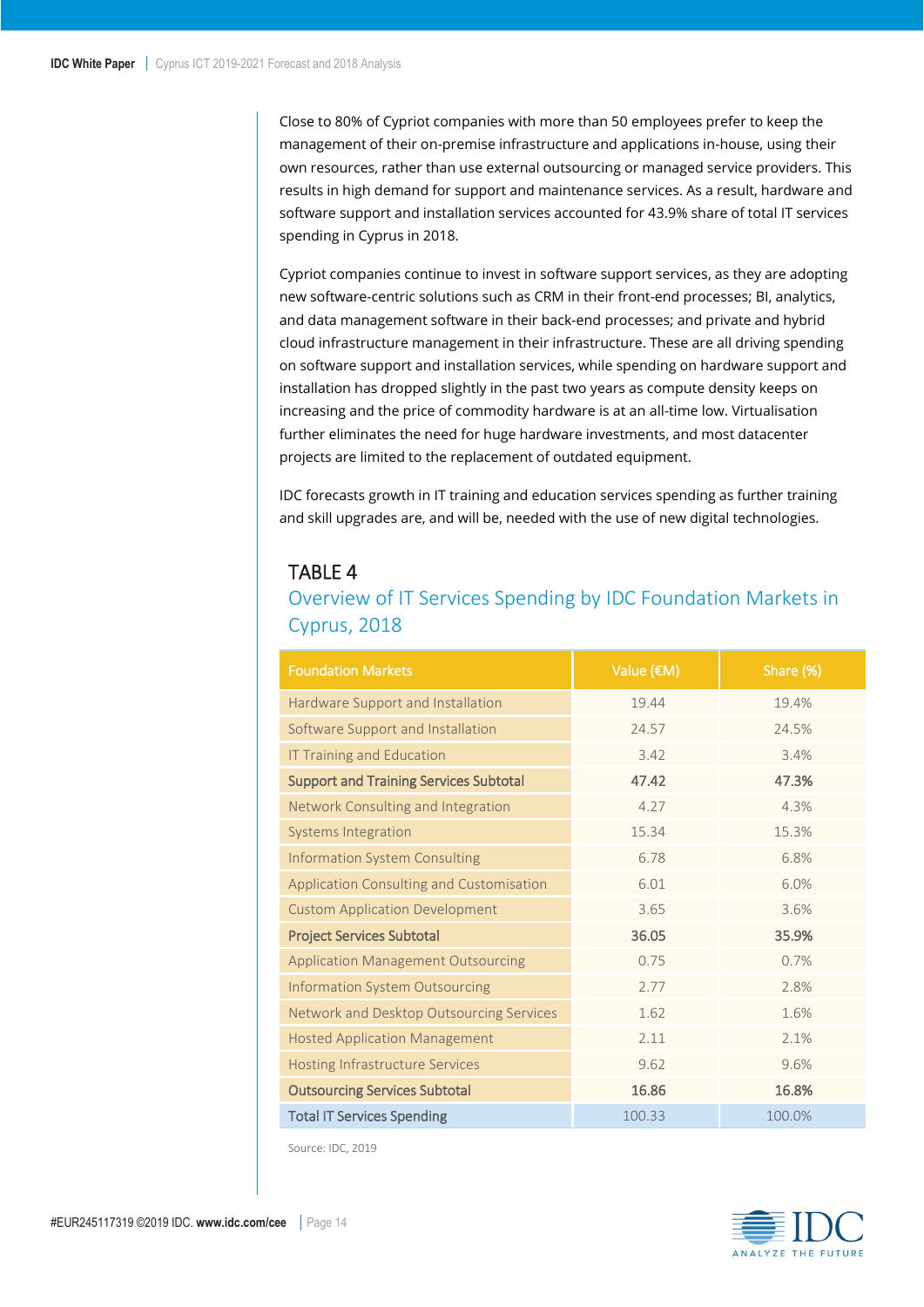#### <span id="page-14-0"></span>*Project Services*

The project services primary market in Cyprus totalled €36.05 million in 2018, making it the second-largest primary market in the country, with 35.9% share. This primary market was the fastest growing, with a 21.0% increase in the past two years. Consulting and application customisation and development services made up the bulk of the growth, but systems integration also expanded healthily.

Project services will remain the fastest-growing primary market. Companies are accelerating their digital transformation, application modernisation, and technologybased service and product innovation. This results in lucrative application consulting, customisation, and development projects related to analytics, mobile and online channels, customer relationship and experience management, digitalisation of processes, and cloud migration. The need for adjunct systems integration services like integration of applications running on various infrastructure platforms, integration with edge technologies, and integration of cloud and on-premises solutions is also increasing.

Although IT departments would like to keep all competencies in house, the skills shortage in emerging domains like enterprise architecture, analytics, IoT, cloud services, and cloud and hybrid infrastructure management — and even in more traditional areas like application development, testing, and security — is forcing them to rely more on external service providers.

#### <span id="page-14-1"></span>*Outsourcing Services*

The outsourcing primary market totaled €16.86 million in value in 2018, making it the third-largest primary market in Cyprus, with 16.8% share.

Hosting infrastructure services accounted for the largest share of the outsourcing services primary market, with a 9.6% share of total IT services spending. Once again, outsourcing services made up the smallest portion of the IT services market. Among companies with over 100 employees, approximately 15% and 12% are considering outsourcing their infrastructure management and application management, respectively, over the next two years. However, outsourcing adoption will be limited by a fear of lockin and the lack of on-demand scalability of outsourcing contracts, as well as by strong competition from cloud-based application and infrastructure services.

## <span id="page-14-2"></span>Overview of IT Services Spending in Cyprus by Vertical Market

Federal and central government was the largest vertical market for IT services in Cyprus in 2018, with €22.39 million in spending and 22.3% market share. Banking ranked second, with IT services spending of €21.94 million representing a 21.9% share. Telecommunications ranked as the third-largest vertical market, with IT services investment of €21.19 million and 21.1% market share.

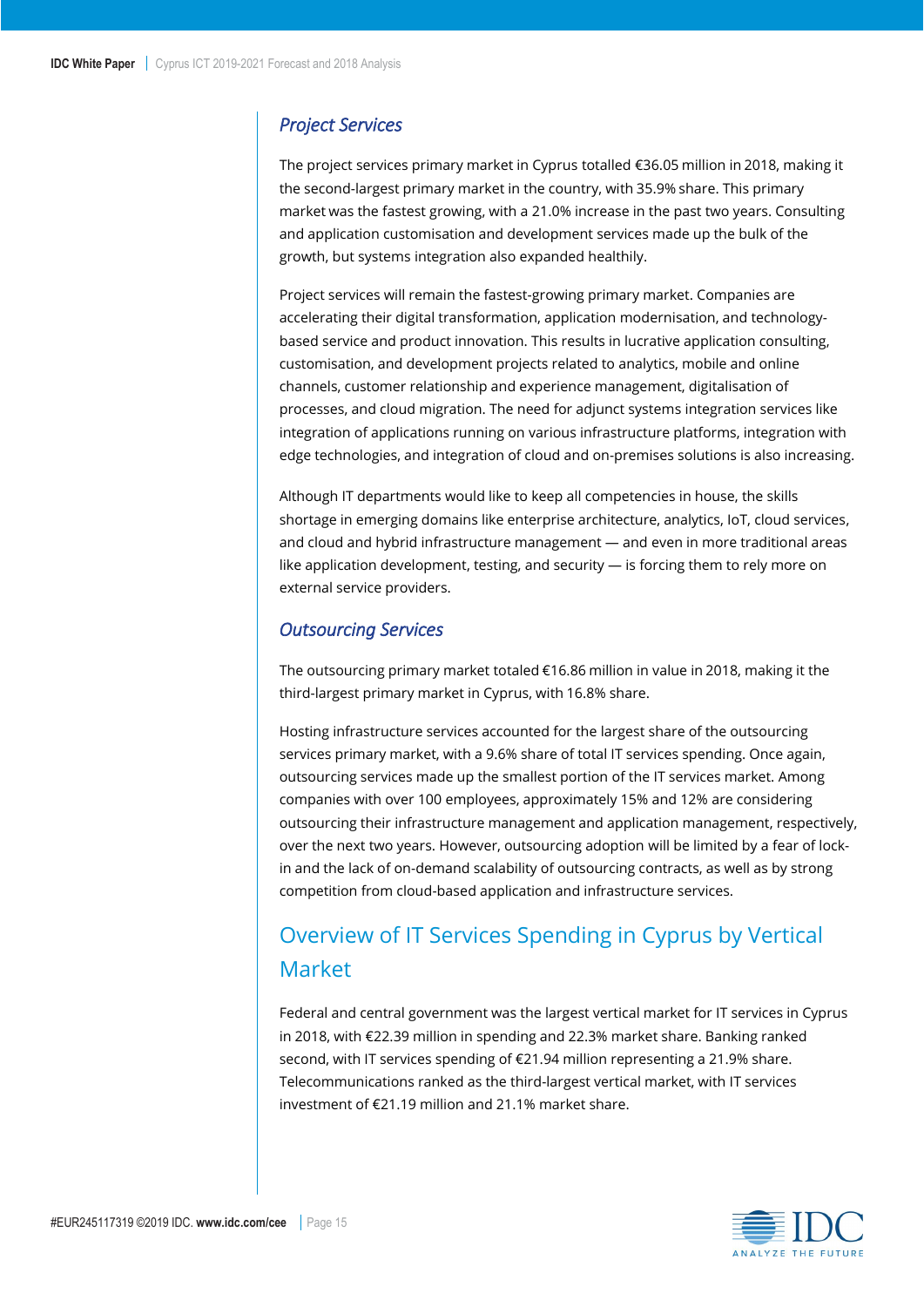#### <span id="page-15-0"></span>*Combined Finance*

IT spending in the combined finance vertical in Cyprus totaled €30.60 million in 2018. Rapid economic growth has resulted in steady upgrades of credit ratings and improved investor confidence, while consolidation through acquisitions has stabilised the banking sector in Cyprus. The banking sector consists of two main tiers: banking institutions oriented around local business, and some 30 international banks. The key players in the banking sector in Cyprus include Bank of Cyprus, Hellenic Bank, and RCB Bank, while the rest of the market consists of smaller banks and subsidiaries of foreign banks like Greek Alpha Bank and Eurobank. The Cyprus Cooperative Bank (CCB) used to belong to the above-mentioned group of top banks, but last year it was acquired by Hellenic Bank.

## <span id="page-15-1"></span>TABLE 5

### Overview of IT Services Spending by Vertical Markets in Cyprus, 2018

| <b>Vertical Markets</b>               | Value (€M)       | Share (%) |  |  |
|---------------------------------------|------------------|-----------|--|--|
| Telecommunications                    | 21.19            | 21.1%     |  |  |
| Federal/Central Government            | 22.39            | 22.3%     |  |  |
| <b>Banking</b>                        | 21.94            | 21.9%     |  |  |
| Securities and Investment Services    | 5.89             | 5.9%      |  |  |
| Retail                                | 5.54             | 5.5%      |  |  |
| Education                             | 4.36             | 4.3%      |  |  |
| <b>Professional Services</b>          | 3.25             | 3.2%      |  |  |
| Insurance                             | 2.77             | 2.8%      |  |  |
| Wholesale                             | 2.41             | 2.4%      |  |  |
| Media                                 | 1.93             | 1.9%      |  |  |
| <b>Personal and Consumer Services</b> | 1.84             | 1.8%      |  |  |
| Utilities                             | 1.59             | 1.6%      |  |  |
| <b>Healthcare Provider</b>            | 1.50             | 1.5%      |  |  |
| <b>Process Manufacturing</b>          | 0.97             | 1.0%      |  |  |
| <b>Discrete Manufacturing</b>         | 0.75             | 0.7%      |  |  |
| Transportation                        | 0.74             | 0.7%      |  |  |
| Construction                          | 0.67             | 0.7%      |  |  |
| <b>State/Local Government</b>         | 0.30             | 0.3%      |  |  |
| Resource Industries                   | 0.29             | 0.3%      |  |  |
| <b>Total IT Services Spending</b>     | 100.0%<br>100.33 |           |  |  |
| <b>Aggregated Verticals</b>           |                  |           |  |  |
| <b>Combined Finance</b>               | 30.60            | 30.5%     |  |  |
| <b>Telecommunications and Media</b>   | 23.12            | 23.0%     |  |  |
| Government                            | 22.68            | 22.6%     |  |  |

Source: IDC, 2019

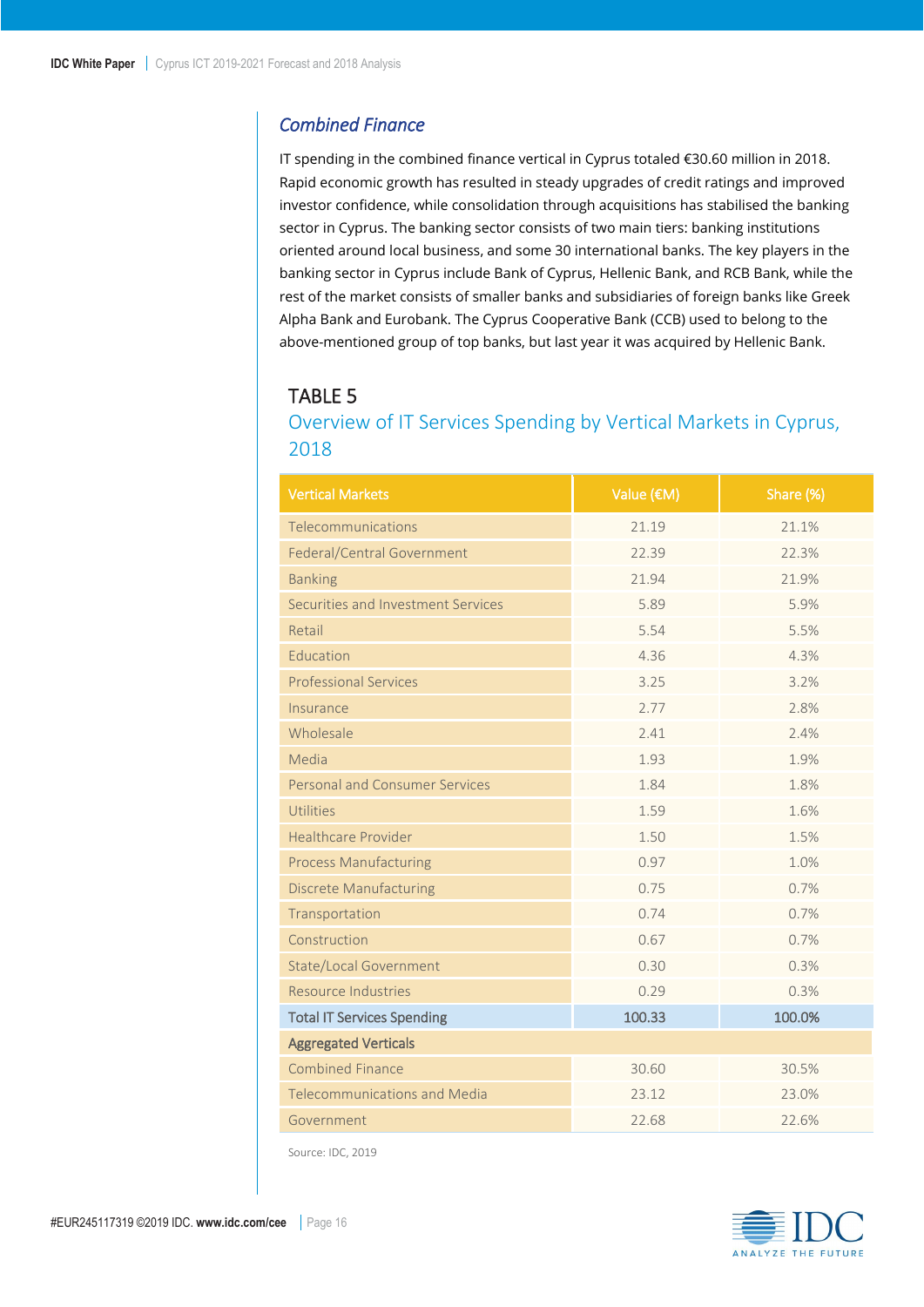The ongoing transformation of the banking sector has earned praise from international partners, and Cyprus now has a high level of compliance — with some requirements even more demanding than in other member states of the EU. A strong focus is placed on digital transformation and making services and activities more innovative.

An example of innovations in the wider financial industry is an initiative by the Cyprus Securities and Exchange Commission (CySEC) to further enhance the landscape for financial services and e-solutions. CySEC aims to offer support to market participants that are introducing innovative financial products or services, principally through building their understanding of any applicable regulations and compliance requirements.

#### <span id="page-16-0"></span>*Telecommunications and Media*

The telecom industry is capitalising on the position of Cyprus on the crossroads of Europe, Asia, and Africa. For this, Cyprus leverages a fully digital network with stable connectivity, utilising fibre-optic submarine cables and dedicated fibre links to major international points of presence. In terms of telecom services, Cyprus has one of the cheapest call rates in the EU, and ICT stakeholders expect that the execution of the Cyprus Broadband Plan will significantly improve the broadband coverage of the country, even if some of the targets of the plan seem too ambitious. The Cyprus Broadband Plan envisages 100% coverage at speeds of at least 100Mbps by the end of 2020. With the support of EU funds, by 2020, fibre-to-the-home (FTTH) networks should be made available to every private residence.

The major mobile providers — Cyta, MTN, and PrimeTel — have all been awarded temporary concessions to trial 5G technology. These networks will operate in the 3400MHz–3800MHz frequency band, which has been designated by the European Commission and the member states of the EU as the "pilot zone" for the use of 5G across the EU. The Cypriot government has allowed the country's mobile telecom operators to run 5G networks for testing purposes until November 2019. At the same time, preparations for the official 5G license awards have started, with the respective frequency bands to be officially awarded in the last quarter of 2019. Subsequently, the commercial introduction of 5G services in Cyprus is expected to take place in 2020.

In a separate move, the Ministry of Transport, Communications, and Works has revealed its Broadband Subsidy Grant Scheme, funded by the state budget, which will distribute around €800,000 to eligible companies in 2019/2020, on condition that they provide at least one product with a 100Mbps downlink speed. The total amount of support will cover 30% of the monthly subscription cost for the period of twelve months, with a maximum of €30 per month. The main objective of the Broadband Subsidy Grant Scheme is to increase the demand for ultra-high-speed connections while, at the same time, encouraging the market to invest in high-speed networks.

Among other priorities, telcos are focusing on developing innovative services related to IoT and extending their strategic partnerships. Telcos are faced with the challenges of digital transformation and are aiming to diversify their portfolios beyond traditional core products and services to generate revenue streams from value-added services of high quality.

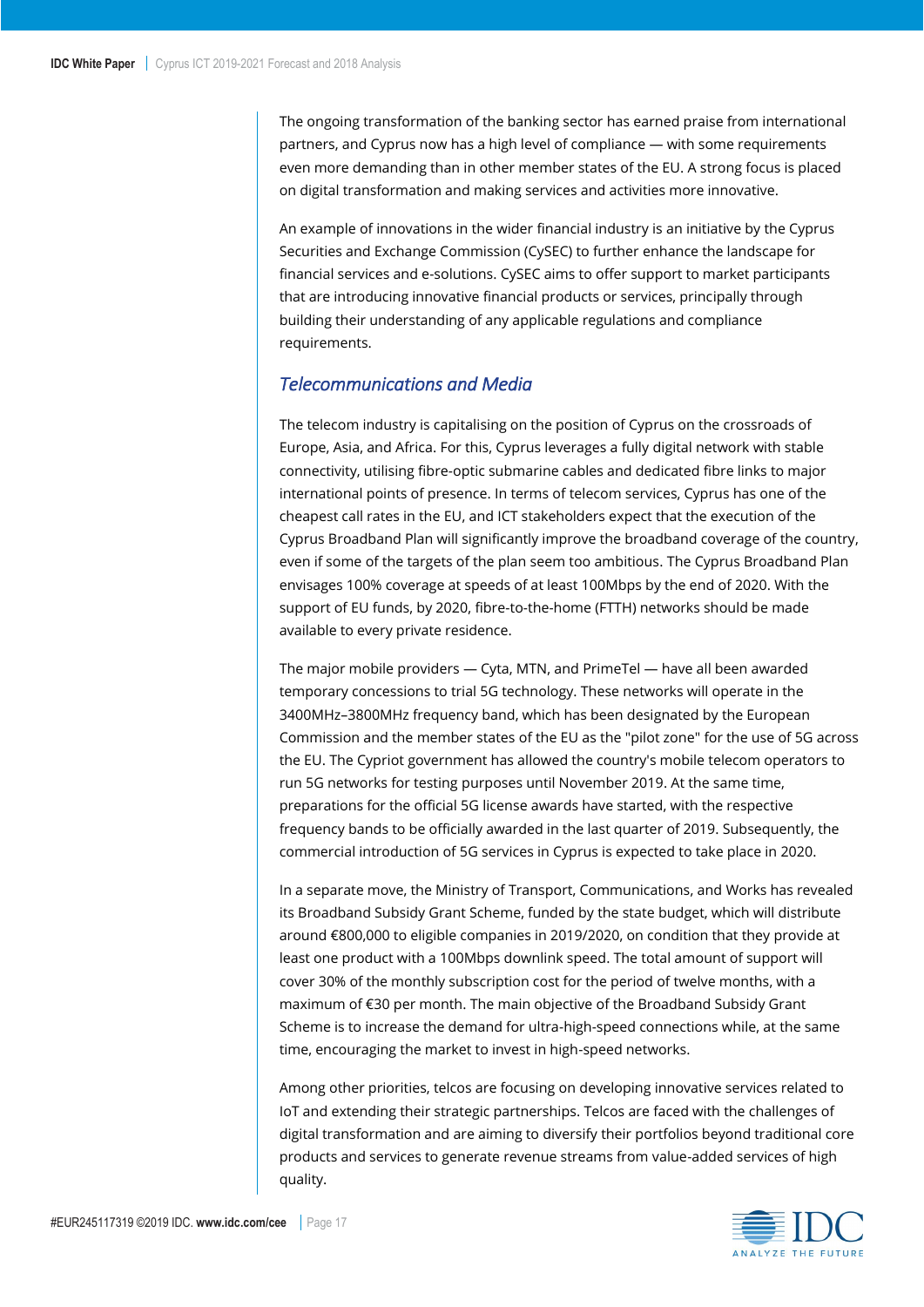#### <span id="page-17-0"></span>*Government*

The government of Cyprus has made full use of the thriving economy and its positive prospects and is planning a widespread rollout of IT solutions and services, thus offering opportunities for both local and international IT companies. Though still behind the EU average, Cyprus is progressing steadily in making government services available online.

The government realises the potential of ICT and regards it as an important source and facilitator of GDP growth. For example, it provided €15 million of funding for the leading ICT institution (the University of Cyprus KIOS Research and Innovation Centre of Excellence), whose multidisciplinary activities focus on monitoring, control, security, and management of critical infrastructure systems (large-scale networks in power, energy, water, and transportation systems, communication networks, etc.).

Thanks to favourable tax conditions, a number of international ICT companies have established regional or global headquarters in Cyprus as a hub for software development, systems integration, testing services, research and development, and marketing and sales. These include NCR (consumer transaction solutions), AMDOCS (leading provider of software to communication and media companies), 3CX, Wargaming, and Viber.

Apart from supporting traditional ICT companies, the Cypriot government also prepared financial incentives for SMBs and start-ups. In order to attract talented professionals from non-EU countries, the government also introduced a new Start-Up Visa Scheme. Successful applicants will initially be allowed to live and work in Cyprus for a year and if they manage to create jobs, their visas can be extended for an indefinite period. The scheme is supposed to be attractive for applicants from the Middle East and Russia. A number of these start-ups have already achieved remarkable results, including a local company SportScientia, which developed a smart insole that uses sensors and motion arrays to measure and monitor weight distribution.

#### <span id="page-17-1"></span>*Tourism*

The tourism industry in Cyprus is enjoying an extraordinarily fruitful period. In 2018, it contributed more than 14% of the country's GDP, and is one of the main engines of the GDP growth. The number of tourist arrivals (3.6 million in 2017) has been increasing rapidly, and proceeds are estimated to have reached approximately €3 billion. The main objective is to extend the tourist season and change Cyprus from a typical summer holiday location to a year-round destination.

The objectives of the new tourism strategy — which envisages the number of international tourists exceeding 4 million and generating income for the country of some €3.5 billion in 2025 — need to be revised upwards, as these figures were already almost met in 2018. Around €20 billion is set to be invested in tourism by 2030, and 47,000 mostly well-paid jobs created by the same year. The overall modernisation will undoubtedly involve ICT components. The focus of the strategy is on developing the country's tourism potential in high-end services in niche areas, despite the fact that Cyprus will continue to capitalise on its ideal weather and its world-class beaches as main attractions for tourists. But while an ordinary foreign tourist currently spends less

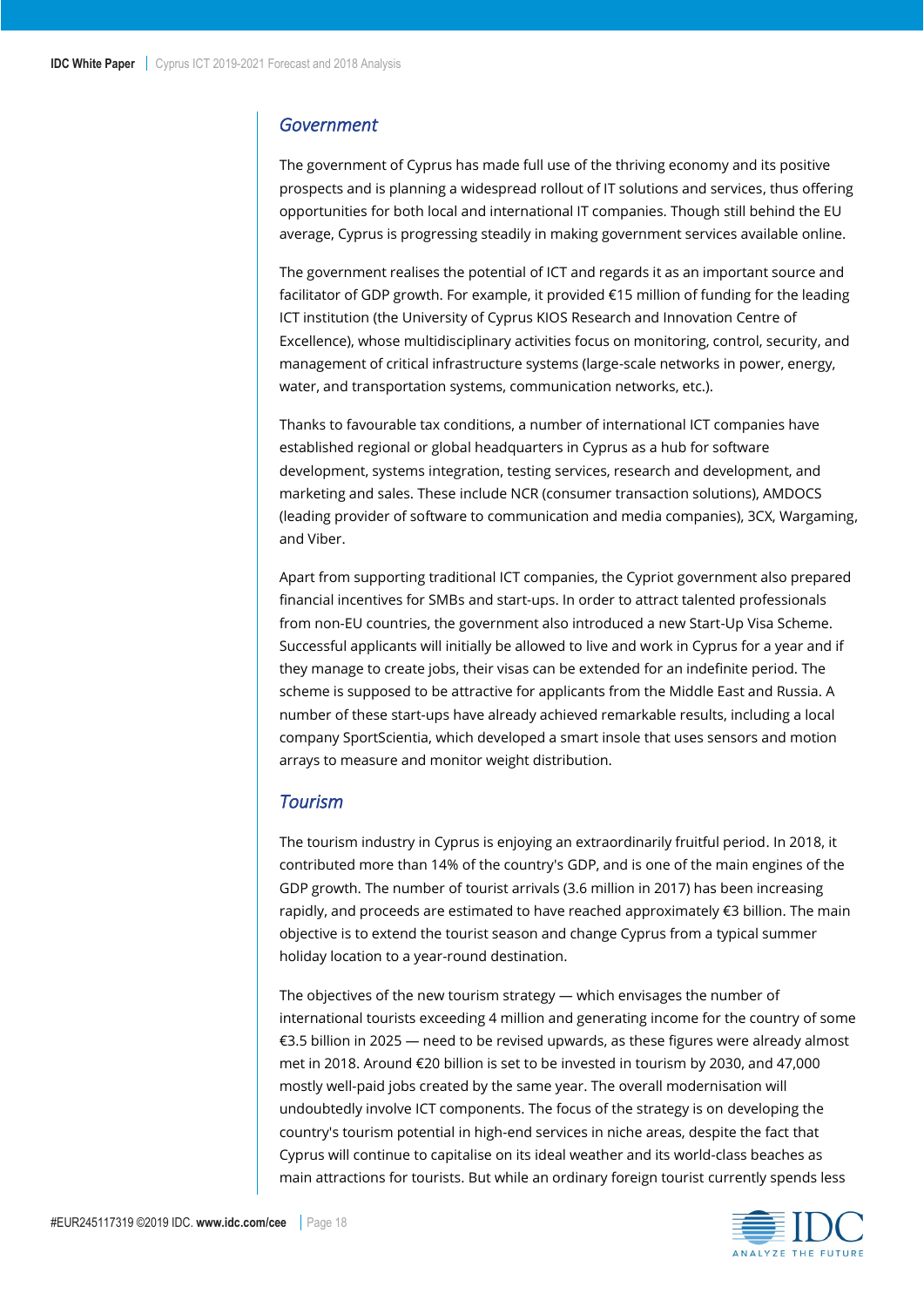than €100 a day in Cyprus, this is set to increase to €250-250 during the life of the strategy.

The plans include the building of an integrated five-star luxury casino in Nicosia, with a gaming area of 7,500 square metres, 1,200 gaming machines, and some 140 tables. After its second year of full operation, the casino is expected to contribute around €700 million (equivalent of 4% of GDP) to the Cypriot economy. Additionally, several smaller casinos are scheduled to open in 2019. Other promising areas for future growth and investments are, for example, sports tourism (diving, golf, winter practice for athletes), medical and wellness tourism (cosmetic surgery or fertility treatment), wedding tourism (the option of civil marriage ceremonies is attractive for Israelis and tourists from the Arab world), sailing and maritime tourism, and rural tourism.

#### <span id="page-18-0"></span>*Shipping*

The shipping industry, which accounts for roughly 7% of the country's GDP (much higher than in other important seafaring countries), escaped virtually unscathed from the financial crisis and difficult period of 2013–2016. On the contrary, the shipping sector continues to serve as a generator of foreign direct investment and is even set to profit further as a result of Brexit.

A number of UK-regulated ship insurers have set up subsidiaries in Cyprus out of fear that the envisaged exit of the UK from the EU will make access to EU financial markets more difficult. Greek shipowners based in London have also relocated to Cyprus.

Among further positive prospects for this vertical are the recently discovered natural oil reserves close to island's shore, as well as the establishment of the independent Deputy Ministry of Shipping based in Limassol a year ago. The new institution replaced the previous Department of Merchant Shipping with 24x7 support services and crisis management utilising up-to-date electronic and mobile technologies. In a separate move, the Faculty of Marine Sciences and Technology in Larnaca of the University of Cyprus opened classes in 2018. The courses will be in English, and the aim is to supply employers in the shipping industry with high-quality workforce.

When leveraging these opportunities, Cyprus is set to maintain and even strengthen its position as a shipping world power. The Cyprus registry is the third-largest merchant fleet in Europe and the largest center of ship management in the EU, with a fleet of 2,500 vessels under its control. Around a quarter of global third-party ship management activities are controlled from Cyprus. The country boasts some 200 shipping companies, most of which are world-renowned in the industry.       

## <span id="page-18-1"></span>IT Services Trends — Budgets and Sourcing

Nearly a quarter of companies with more than 50 employees report that they expect their budget for external IT services to increase by more than 5% in 2019; conversely, only 1 in 10 expect their budgets to decrease. This trend of increasing budgets among medium-sized and large Cypriot companies supports our expectations for dynamic growth of the IT services market in 2019.

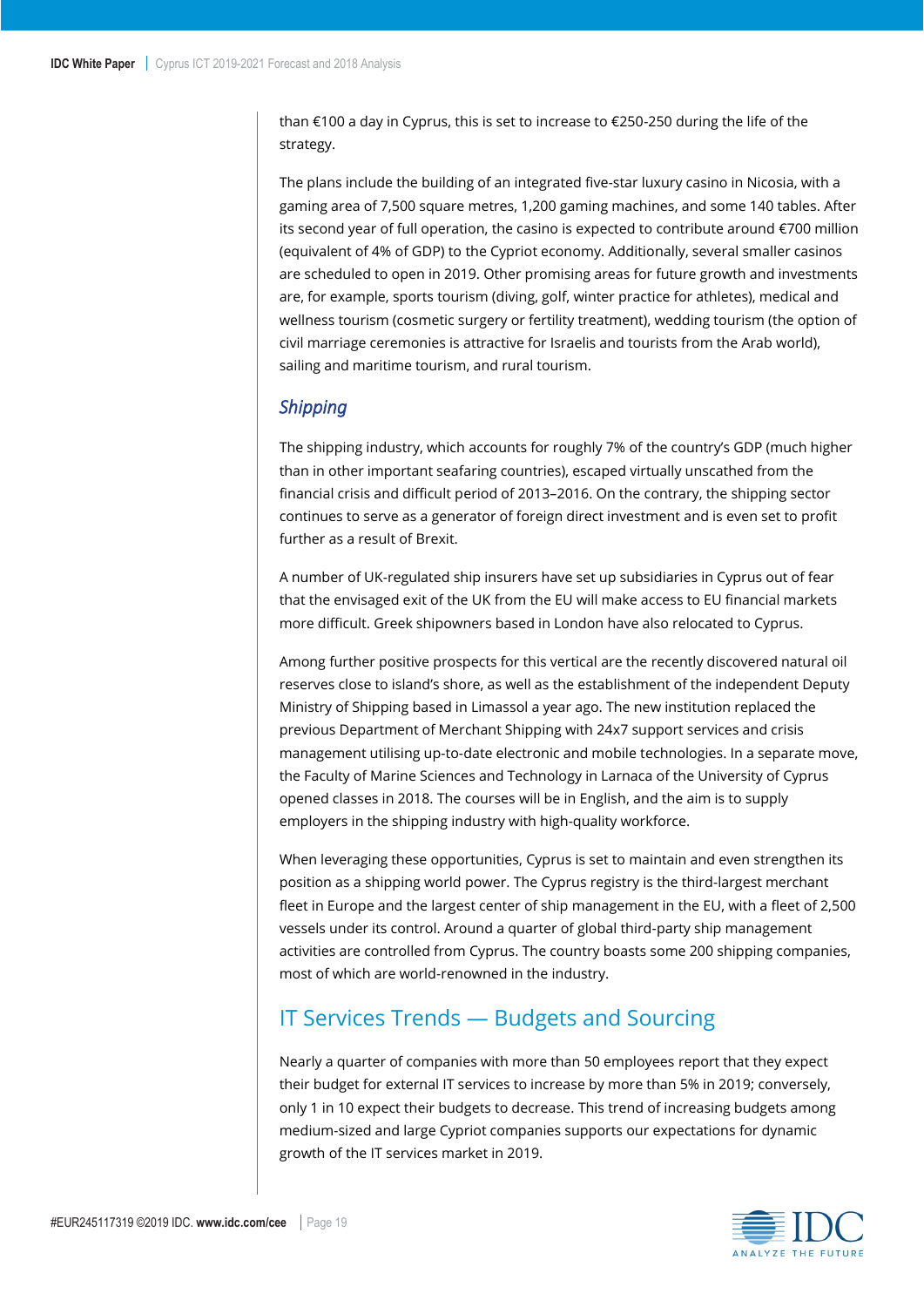### <span id="page-19-1"></span>FIGURE 5

#### Spending Dynamics on External IT Services in 2019

*Q. What will happen to your organisation's total external IT services spending in 2019?*



Source: IDC Cyprus IT Buyer Survey, 2019

#### <span id="page-19-2"></span>FIGURE 6 IT Services Vendor Preference by Origin



*Q. Do you use local rather than foreign vendors for IT services?*

Source: IDC Cyprus IT Buyer Survey, 2019

Two-fifths of companies prefer to work with Cypriot IT services suppliers, while nearly all the rest are open to working with both Cypriot and foreign companies. Large companies have less of a preference for working exclusively with Cypriot companies.

## <span id="page-19-0"></span>IT Services Trends — Emerging Service Types

Figure 7 provides an indication of the potential for growth of eight service types delivered by external service providers and two internally delivered services. The potential for growth is indicated based on plans to increase or decrease the use of a service (among existing user companies) and plans to start using the services (among non-user, new buyer companies). The size of the bubbles are proportional to the current level of usage.

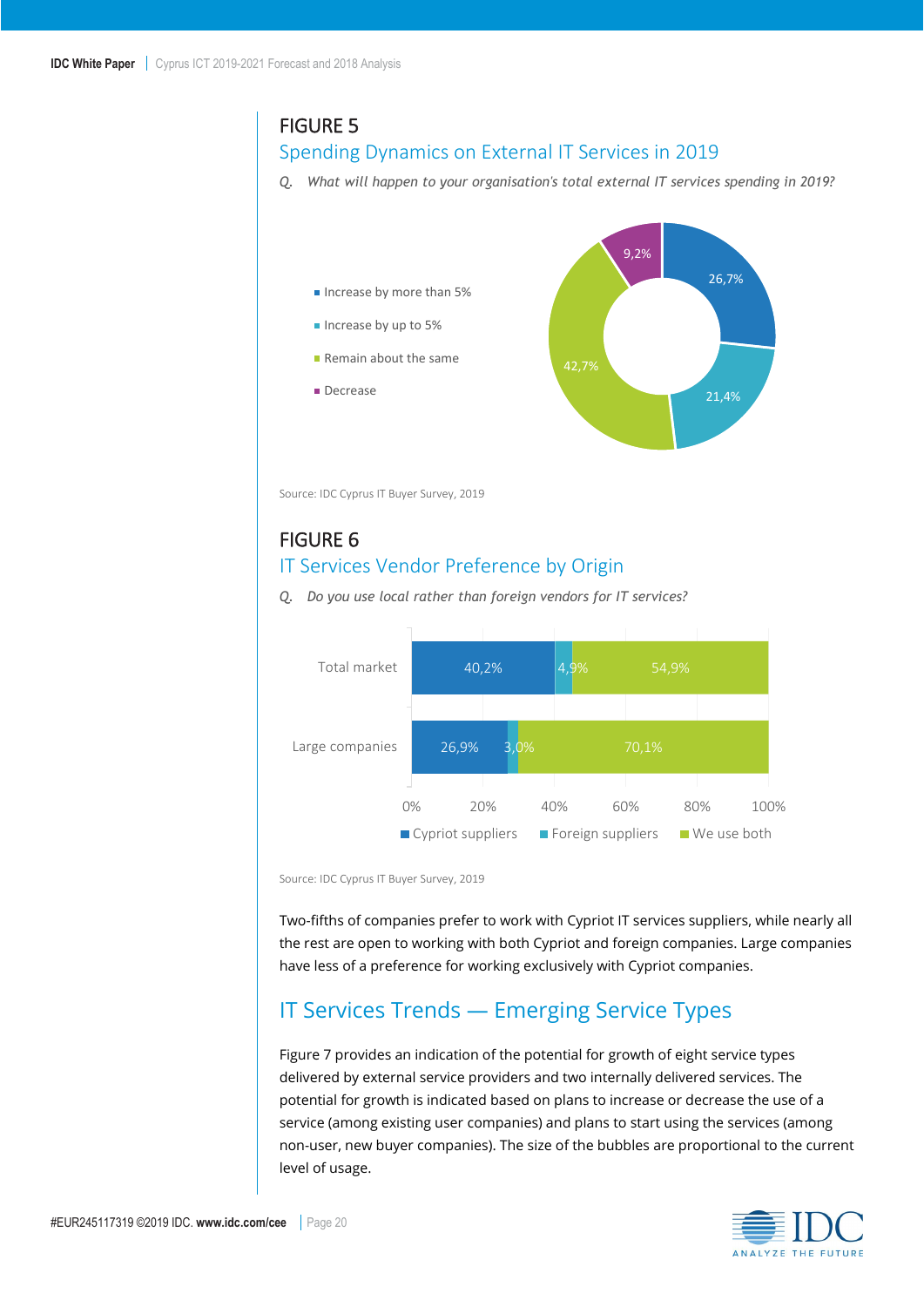### <span id="page-20-0"></span>*Internal Infrastructure Services*

The two services represented with red bubbles are internally delivered services, where companies do not use external service providers beyond support and maintenance services integrated into their in-house delivered services. Budgets (internal spending) for the management of traditional on-premise infrastructure will very likely shrink in the next two years, as nearly 20% of user companies plan to decrease its usage as they switch to private or public cloud infrastructures. The shift to private-cloud infrastructures is taking place at a fast pace, and creates several opportunities in consulting, migration, systems integration, and outsourcing services for services vendors, even if the management of these infrastructures will remain in-house in most cases.

#### <span id="page-20-1"></span>*Cluster 1 — Growth Champions*

Public and private cloud, as the new primary delivery model of IT functions, clearly represent a strong driver of the services market. All three services in the cluster of future growth champions are cloud related, and they represent the shooting stars of the market. Cloud migration clearly stands out as the service with the highest potential for growth, both among existing users and new buyers, followed by infrastructure-as-aservice and the management of cloud-based applications.

#### <span id="page-20-2"></span>*Cluster 2 — Unsaturated Services*

These services have significant potential among new buyers, but a relatively stagnant market with existing users. Business opportunities for vendors with these services depend on their ability to pursue new customers and new market segments. They include outsourced management of traditional infrastructures and management of noncloud applications. While companies are open to buying these management services from external partners, the traditional outsourcing models (governed by long-term lockins with a service provider and rigid contracts and cost structures) are no longer attractive on the market. Therefore, these opportunities can only be capitalised with more flexible managed services offerings.

The potential of application development, consulting, and management with existing customers is being cannibalised to a certain extent by the emerging use of cloud-based applications. However, the potential with new customers exists in both the large and the medium-sized business segments of the market, as companies are keen to implement innovative applications in various solution areas and business functions.

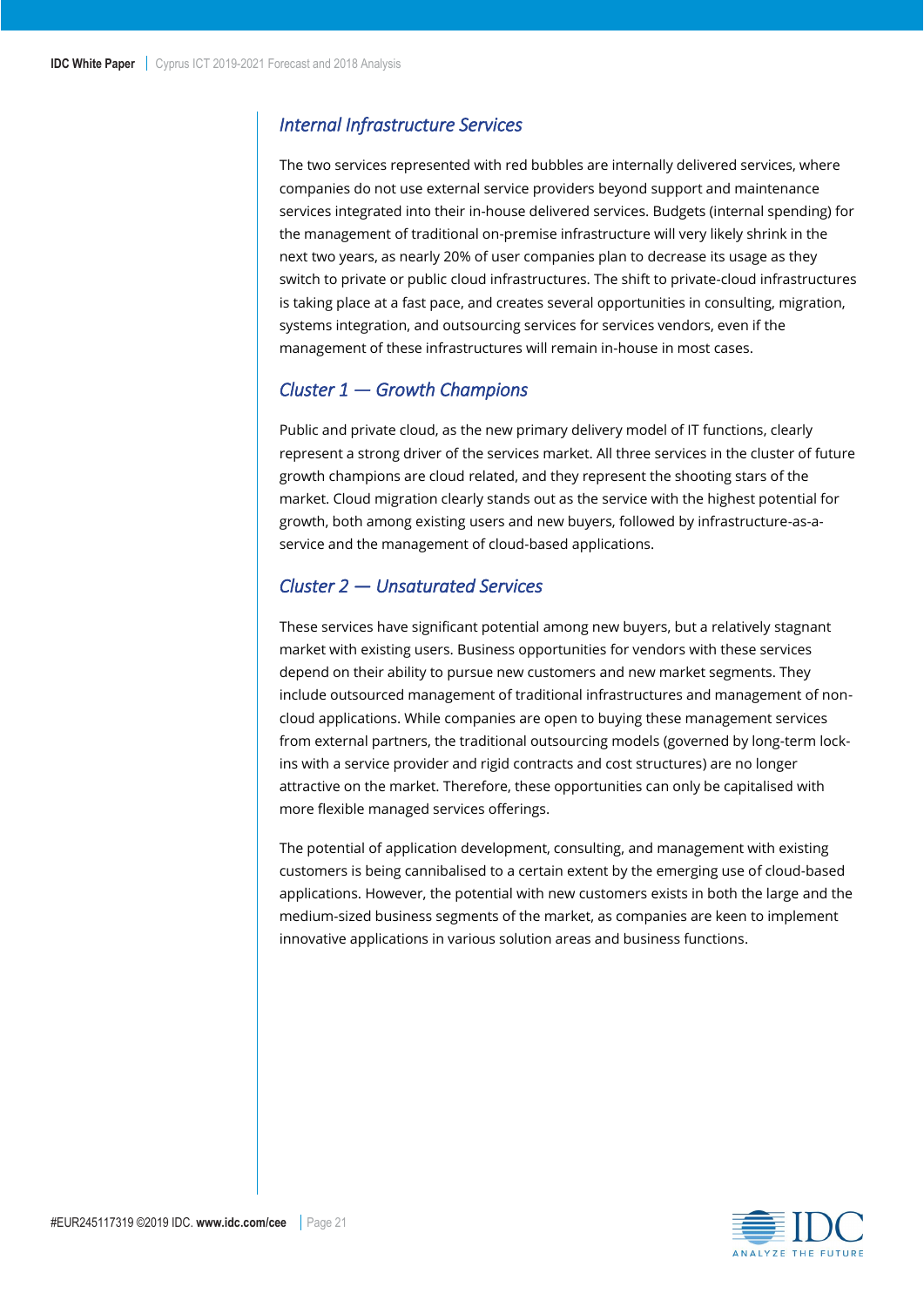### <span id="page-21-1"></span>FIGURE 7

## Growth Potential of Various Service Types in the Next Two Years

*Q. Does your organisation plan to increase/decrease usage of the following services form external partners in the next two years?*



Note: Value on Axis  $X = %$  of companies already using the service and planning to increase/decrease usage

Value on Axis  $Y = %$  of companies not using the service and planning to start using it

Size of Bubble = % of companies already using the service Source: IDC Cyprus IT Buyer Survey, 2019

#### <span id="page-21-0"></span>*Cluster 3 — Milk Cow Services*

These are established services with the growth potential among existing users outpacing the potential of selling them to new users. They include outsourced management of private-cloud infrastructure, application testing, and support services for in-house delivered management of private-cloud infrastructures. The market potential of these services is mostly limited to upscaling with existing customers to deliver higher margins to vendors with lower sales efforts.

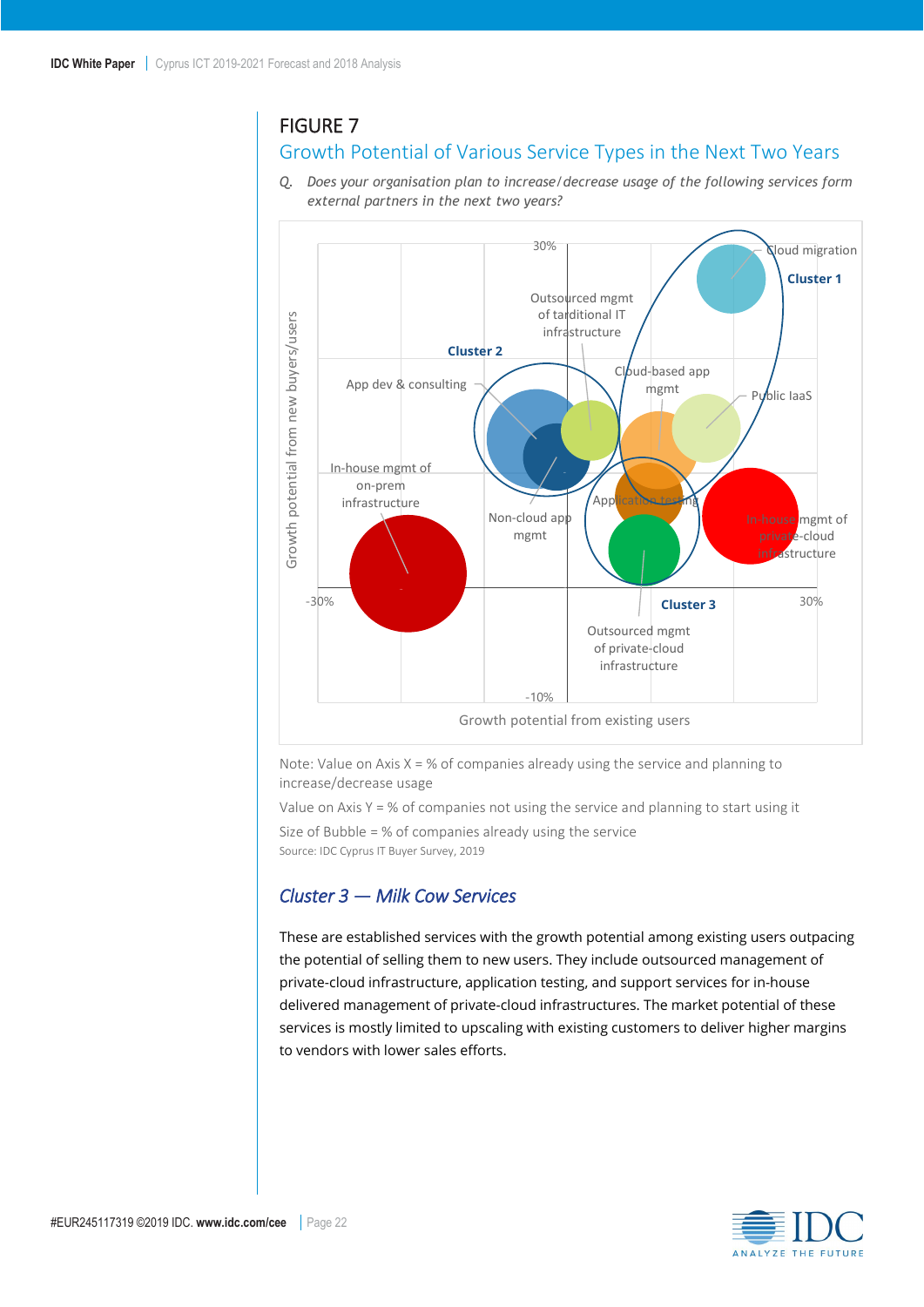## <span id="page-22-0"></span>IT Services Trends — The Opportunity of Emerging **Solutions**

The overall market and the large enterprise segment (100+ employees) show different pictures when it comes to potential and readiness for emerging technologies.

Large companies (100+ employees) seem to be less ready to implement cognitive/AI, RPA, blockchain, and AR/VR technologies than the overall market. IDC believes the reasons are a mix of objective and subjective factors. Among the objective reasons are the higher complexity of the organisational, process, and architecture changes needed to implement these technologies, alongside a more conservative approach to gauging accurate ROI on technology investments. The subjective reasons relate to the enthusiasm for and the inaccurate knowledge of technology, its benefits, and fit with smaller companies' organisational goals, which skews the evaluation of readiness in the total market toward the positive side.

Large companies (100+ employees) regard IoT as the primary emerging technology to focus on in the short term, and cognitive/AI and RPA as the next wave. Robotics — if only limited to manufacturing and some adjunct industries like logistics and warehousing also represents a solution with high potential and readiness, as well as relatively high current levels of usage too.

When it comes to the overall market (including smaller companies), cognitive/AI and RPA stand out as the emerging technology solutions with most potential and highest readiness among companies to adopt them. The high scores can be attributed to certain solutions like chatbots or online recommendations in the AI space, or simple financial or payroll RPA solutions that are of particular interest to numerous smaller companies.

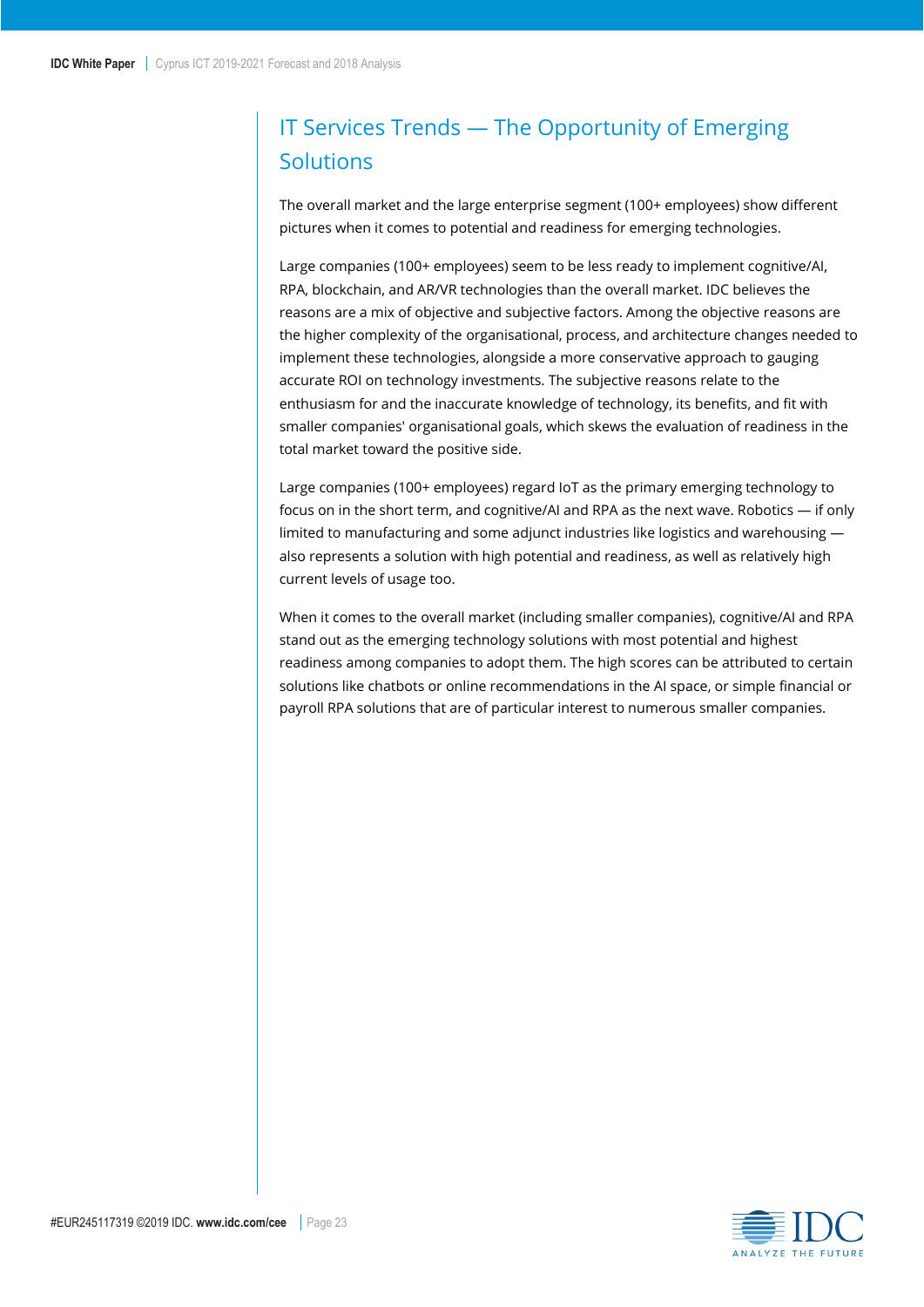### <span id="page-23-0"></span>FIGURE 8

### Service Opportunity for Emerging Technologies in the Next Two Years

*Q. Is your organisation using an external IT services provider to help plan, pilot, or deploy the following new technologies in the next 24 months?*



#### Note:

Value on Axis  $X = %$  of companies with the technology already deployed or being evaluated Value on Axis  $Y = %$  of companies ready to deploy the technology or already deployed the technology

Size of Bubble = % of companies already using the technology Source: IDC Cyprus IT Buyer Survey, 2019

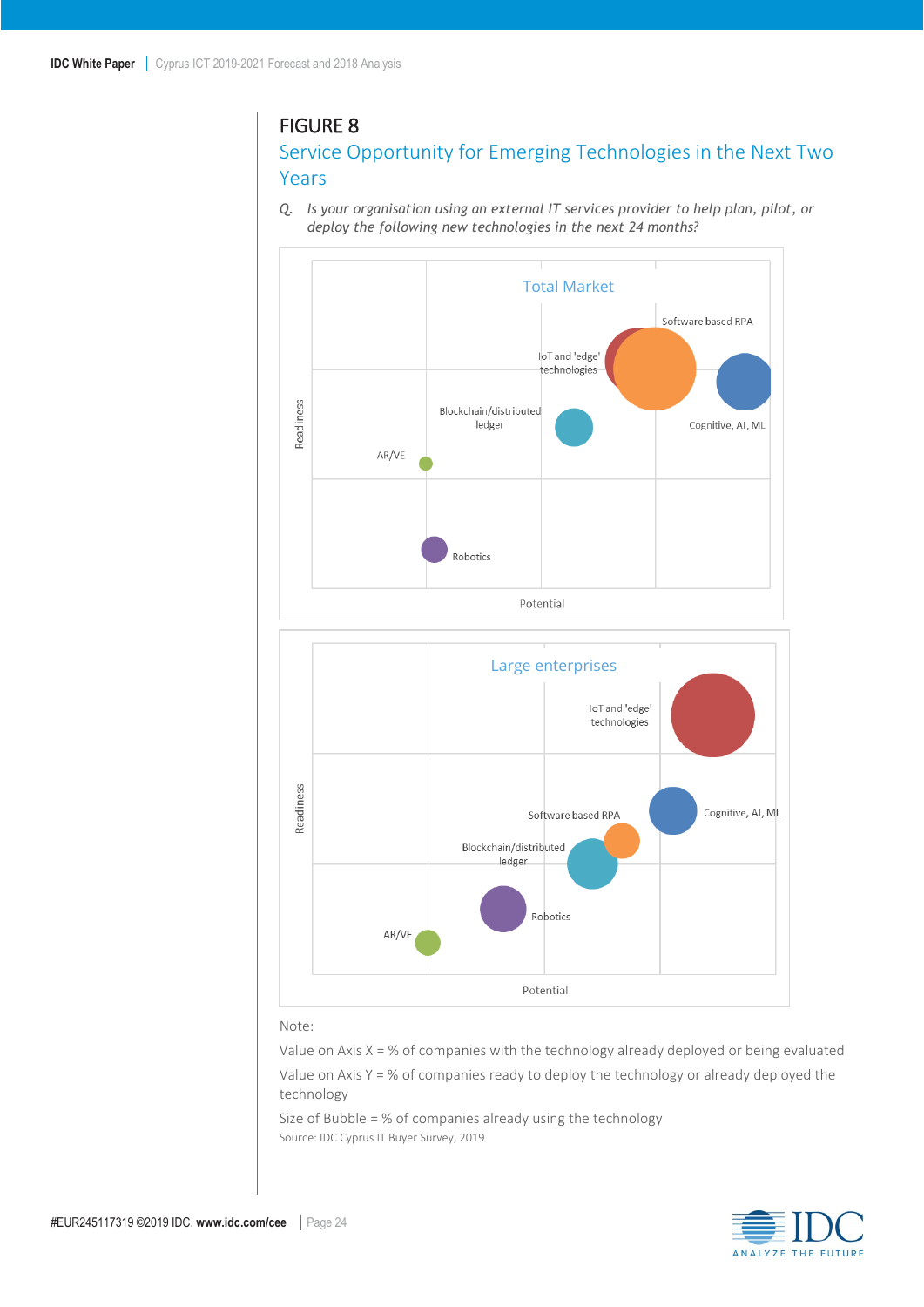## <span id="page-24-0"></span>FUTURE OUTLOOK

## <span id="page-24-1"></span>Market Forces

As reflected in our forecast, the following market forces will have a direct impact on the Cypriot market in the coming years:

- **Solid economic growth:** Cyprus has largely recovered from the financial and economic turmoil that hit the country five years ago. Steady economic growth of 3–4% and a healthy overall economic environment, including stabilisation of the banking sector, are basic prerequisites for development of the ICT industry. The recently found deposits of natural gas off the Cypriot coast are also expected to positively contribute to the country's economy. Improved economic performance naturally goes hand in hand with high business confidence.
- **Government support for ICT infrastructure:** The government is aware of the potential of ICT to improve the performance of all major verticals of the economy. That is why it introduced an ambitious broadband plan to reach 100% coverage with high-speed Internet access of at least 100Mbps by 2020. Additionally, temporary concessions to test 5G mobile services have been awarded to all major providers, and the commercial launch is expected to take place next year.
- **Innovation and start-ups**: As the above-mentioned drivers could be limited by the lack of qualified ICT personnel, the government also offers financial incentives for innovative start-ups, including start-up visas for international talents from non-EU countries. Also, local universities and technology institutes are stepping up their efforts and producing an increasing number of highly skilled graduates in order to meet the demand from Cypriot companies.
- **Digital transformation:** Digitalisation of core processes is crucial for organisations in both the public and the private sectors in order to keep up with an increasingly dynamic competitive environment and provide improved services to internal and external users. The result of digital transformation should be the restructuring of organisational processes, especially those pertaining to customer service and information management.

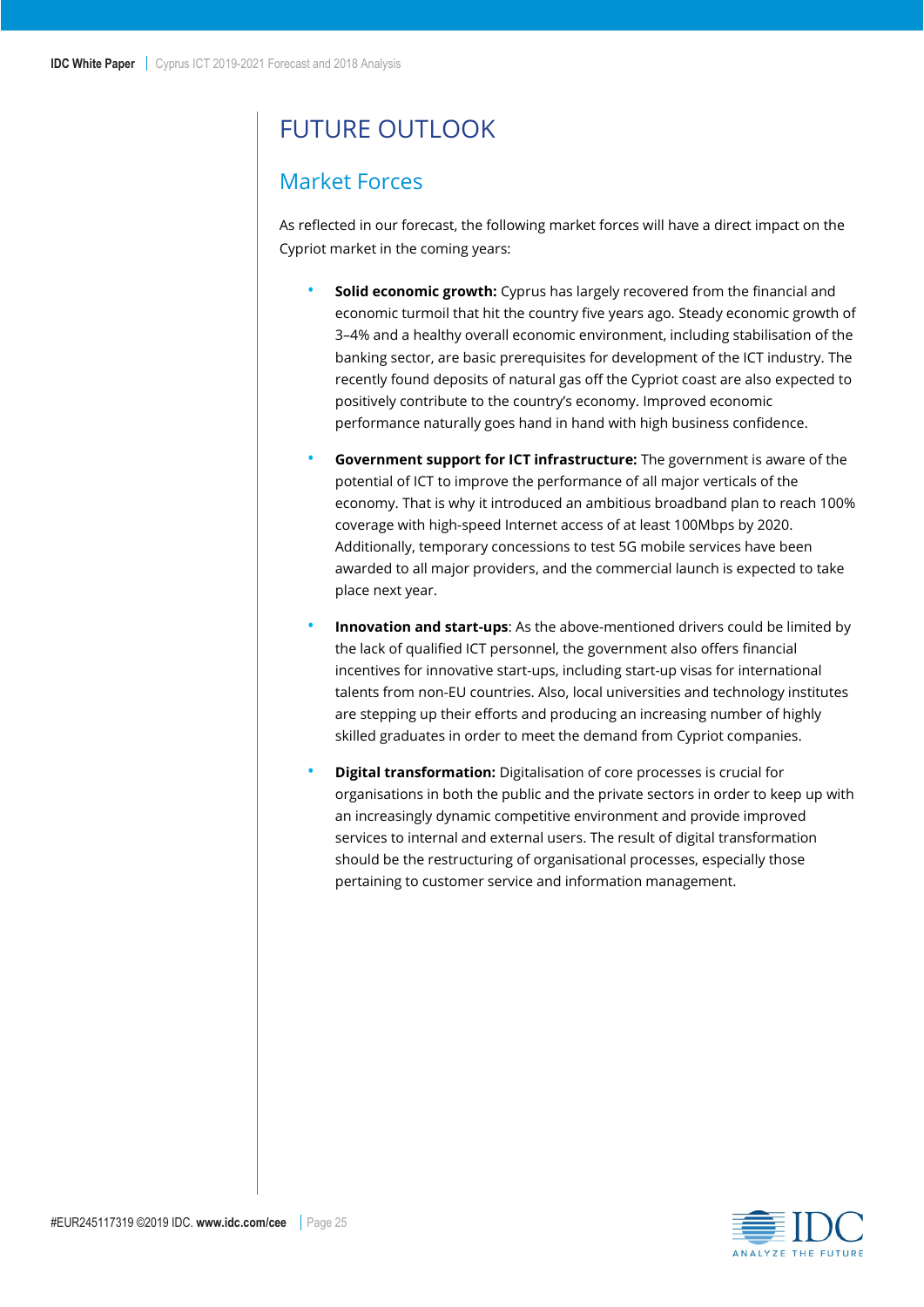## <span id="page-25-0"></span>Market Forecast

IDC expects ICT spending (including the telecom market) in Cyprus to increase 2.8% year on year in 2019 to total €678.14 million.

IT spending (excluding the telecom market) is expected to increase 6.1% year on year in 2019 to total €222.87 million.

IT services spending is expected to increase 8.6% year on year in 2019 to total €108.91 million.

The Cypriot economy is expected to continue to improve, and IDC predicts that spending across all ICT market segments in Cyprus will grow.

IT services and software will be the best-performing segments over the forecast period, posting compound annual growth rates of 7.2% and 4.5%, respectively, due to increased demand for digitally enhanced solutions and services.

## <span id="page-25-1"></span>TABLE 6

### Overview of ICT Markets in Cyprus 2016-2021

| <b>Market Segments</b>                | 2016   | 2017   | 2018   | 2019   | 2020   | 2021   | <b>CAGR (%)</b><br>2016-2021 |
|---------------------------------------|--------|--------|--------|--------|--------|--------|------------------------------|
| <b>Total ICT Market</b>               | 640.74 | 640.12 | 659.39 | 678.14 | 695.80 | 712.29 | 2.1%                         |
| <b>Total IT Market</b>                | 190.94 | 197.31 | 210.05 | 222.87 | 235.29 | 246.62 | 5.3%                         |
| Total<br>Telecommunications<br>Market | 449.80 | 442.81 | 449.34 | 455.28 | 460.51 | 465.67 | 0.7%                         |
| <b>Total IT Equipment</b>             | 68.00  | 70.11  | 72.60  | 74.90  | 76.72  | 78.26  | 2.9%                         |
| <b>Total IT Services</b>              | 89.04  | 92.03  | 100.33 | 108.91 | 117.76 | 126.09 | 7.2%                         |
| <b>Total Software</b>                 | 33.90  | 35.17  | 37.13  | 39.05  | 40.82  | 42.27  | 4.5%                         |

Source: IDC, 2019

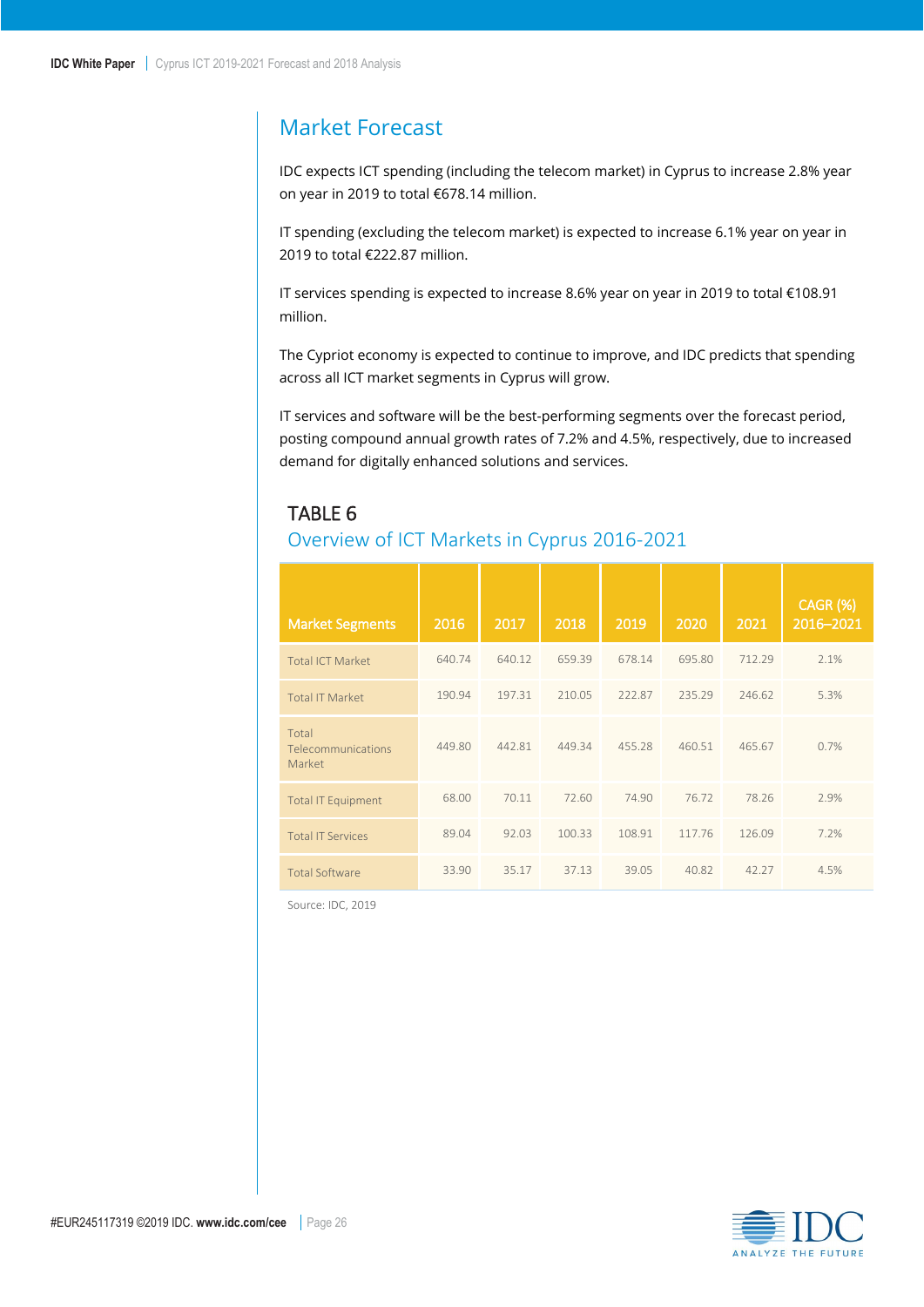# <span id="page-26-0"></span>ADVICE FOR THE TECHNOLOGY SUPPLIER

## <span id="page-26-1"></span>Exploiting the Current Economic Climate and Business Confidence

The Cypriot economy has successfully recovered from the global financial crisis and continues to thrive; this naturally means improved business confidence and a renewed appetite for investment.

Major investments and infrastructure projects are planned across the economy. Finance organisations will invest in GDPR and regulatory compliance, and other projects will take place in the telecom, shipping, tourism, and public sectors. It is important that local suppliers, in collaboration with leading global vendors, meet the increasing demands for sector-specific services and solutions. Even the effects of Brexit may not be entirely negative for Cyprus and its companies, as many UK companies, thanks to historical ties between the two countries, are interested in setting up subsidiaries or relocating to Cyprus. For Cyprus, as a small market, it is critical to look for opportunities (and technology alliances) abroad, particularly in countries with close ties to Cyprus. The provision of software-as-a-service solutions alleviates the need for on-site support, and thus simplifies access to international markets.

## <span id="page-26-2"></span>Facing the Digital Transformation Challenges with a Skilled Workforce

Digital transformation among Cypriot companies has finally started and enjoys support from the government. It is crucial that IT companies have the necessary professionals with adequate skills able to cope with the challenges of digital transformation across verticals. The level of skills among graduates is generally considered as very good, but their number is too low to satisfy the needs of IT companies in Cyprus, so they often need to find the relevant skills abroad. Collaboration with innovative start-ups, supported by financial incentives, might be a way to alleviate the issue. Another suggestion could be joining forces with the specialised research and innovation institutes gathered under RISE, the new Research Center of Interactive Media, Smart Systems and Emerging Technologies.

## <span id="page-26-3"></span>Building Your Competence Around Emerging **Technologies**

A host of emerging technologies have passed the hype phase, and Cypriot companies are looking for trusted advisor partners that can help with identifying relevant use cases, building strategies, and executing development and implementation. It is high time for service providers to critically asses the future business and margin-generating performance of their current services portfolios, and consider building expertise around emerging innovative technologies that best fit their customer base and capabilities. In the following phase, IT services companies should consider reskilling sales personnel to be able to effectively address LoB and IT decision makers on digital business topics, and intensifying their marketing efforts to reposition the company.

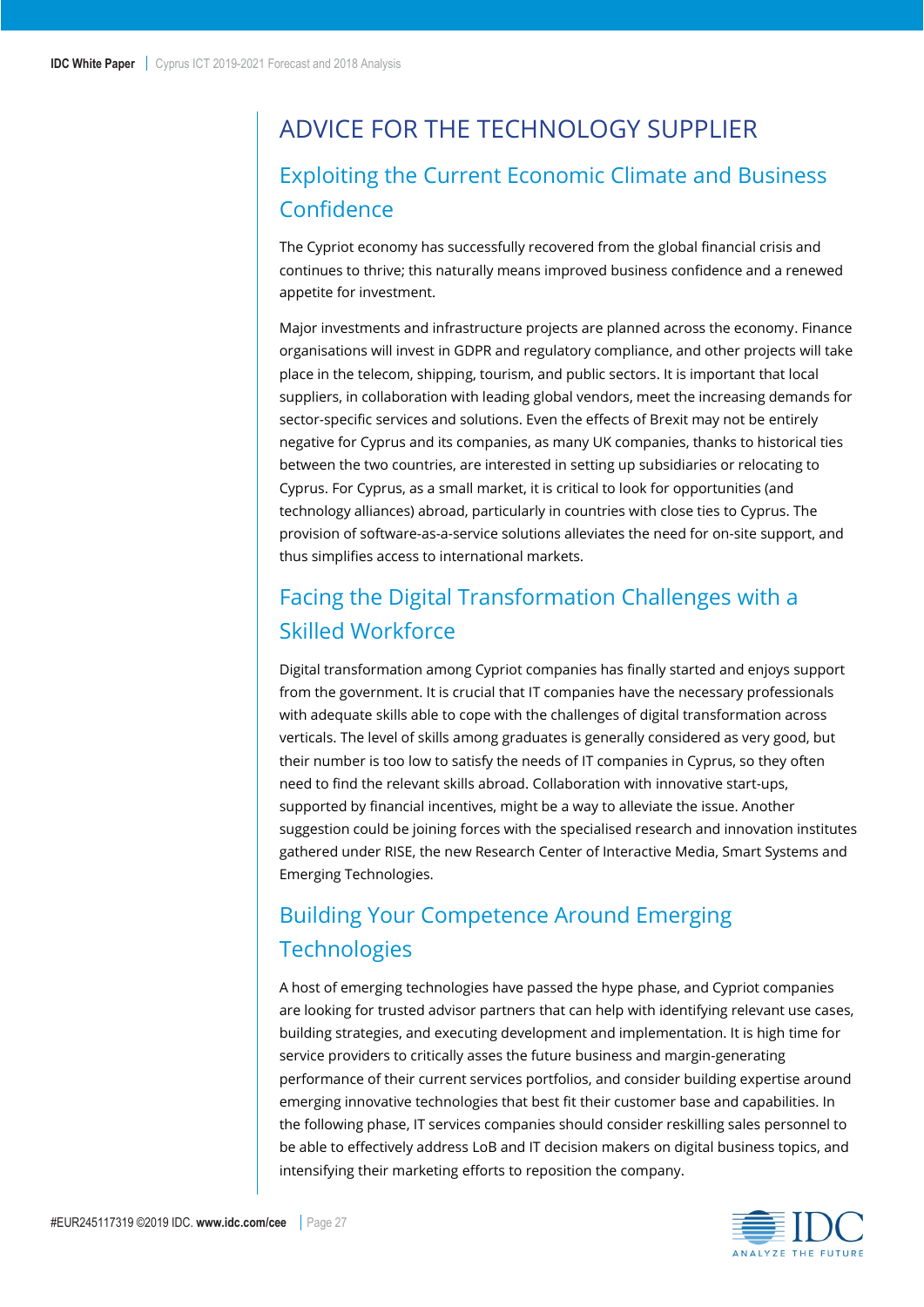## <span id="page-27-0"></span>APPENDIX

## <span id="page-27-1"></span>List of Abbreviations

5G – Fifth Generation (of mobile service technologies) CCB – Cyprus Cooperative Bank CySEC – Cyprus Securities and Exchange Commission EU – European Union FTTH – Fibre-to-the-Home GDP – Gross Domestic Product GDPR – General Data Protection Regulation ICT – Information and Communication Technologies IoT – Internet of Things IT – Information Technology LoB – Line of Business Mbps – Megabits per second RISE – Research Center of Interactive Media, Smart Systems and Emerging Technologies SMB – Small and Medium-Sized Businesses UK – United Kingdom

## <span id="page-27-2"></span>Research Sources

IDC utilises both qualitative and quantitative approaches. For this study, analysts conducted interviews with both end users and major IT services providers operating in Cyprus. Qualitative interviews were further complemented by quantitative online and offline surveys covering both the demand and supply side. IDC has found the approach of in-depth personal interviews to be an effective and efficient means of undertaking market research in the region of Central and Eastern Europe, the Middle East, and Africa (CEMA).

IDC also evaluated publicly available quantitative and qualitative information, such as annual reports, homepage listings of financial information, and filings with security commissions, as well as secondary source literature, academic texts, and publicly available government information. It is important to note that no one source is dominant. In each case, IDC analysts weight all sets of inputs and use their judgment as to which sources are more likely to be accurate. The weight of any one variable changes based on the revenue being evaluated, the relationship with the supplier, the detailed information available through public sources, and other relevant factors.

IDC has also carried out a survey of Cypriot companies with more than 50 employees, the "IDC Cyprus IT Buyer Survey, 2019", to asses technology buyer priorities, preferences, and trends. The universe of companies with more than 50 employees provides more than 90% of the spending on IT services, software, and enterprise hardware in Cyprus and therefore constitutes the primary target market of IT vendor companies. The survey was carried out online in the period of April-May 2019.

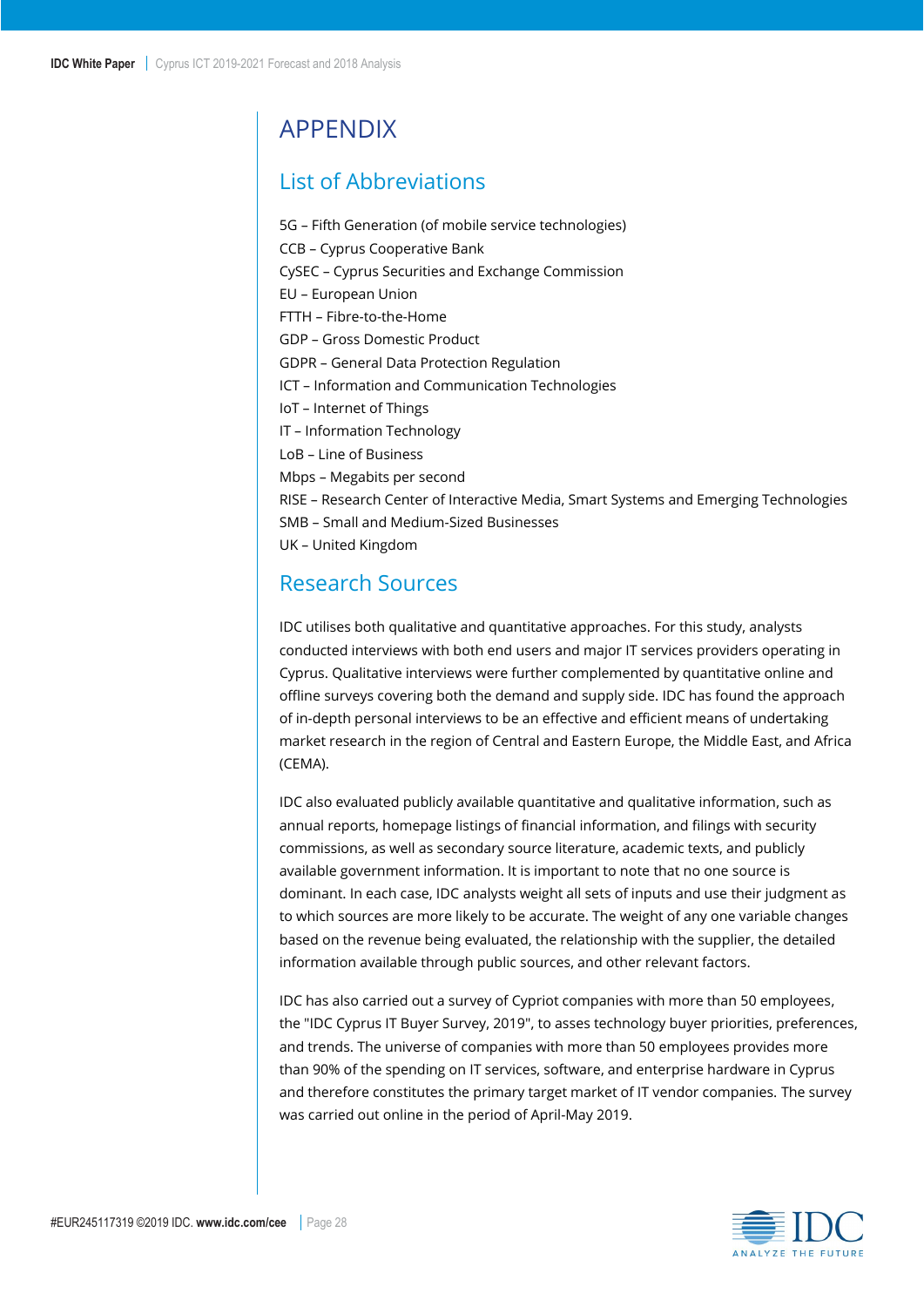#### <span id="page-28-0"></span>*Market Representation*

All charts sourced from the IDC Cyprus IT Buyer Survey, 2019 shows results for the market composed by companies with more than 50 employees, unless specified differently. The large enterprise segment in these charts is defined as companies with more than 100 employees.

#### <span id="page-28-1"></span>*Revenue Recognition*

To attain an aggregate number for the IT services market, IDC has isolated revenue that was generated through third-party IT services providers. It is necessary to understand subcontracting between service providers. in order to comprehend this procedure. The prime contractor records a contract as a source of revenue, and so does the subcontractor, and so on. As IDC's 13 foundation market categories are based on demand-side spending (reporting on end-user purchases of services from third-party providers), subcontracted revenue to third parties must be eliminated when determining the total size of the IT services market.

#### <span id="page-28-2"></span>*Notes on Forecasting*

IDC uses surveys, technology assessment, country demographics, and economic data to develop forecasts. All of these factors were important in this study. IDC is often asked about its economic assumptions and their relationship to spending trends in the technology marketplace under examination. We usually take a neutral approach to the economy, essentially building our forecasts on historical rates of economic growth. Neutrality is also a goal in the treatment of areas such as inflation. In the estimation of IT services-related expenditure, for example, inflation is considered to be zero or insignificant.

## <span id="page-28-3"></span>About Cyprus Computer Society (CCS)

The Cyprus Computer Society (CCS) is a professional and independent not-for-profit organisation, seeking to improve and promote high standards among informatics professionals, in recognition of the impact that informatics has on the economy, society, organisations, and citizens' quality of life. Established in 1984, the CCS has been active in the areas of education and training and research and development through the organisation of high-quality events and working groups, collaborations with local and foreign public and private organisations, the implementation of European projects, and active participation in international associations and consortia.

This report signifies the commitment of the CCS to further enhance the quality and portfolio of its services to the ICT and the business community. We envisage that it will prove a useful tool both for foreign investors in the ICT field and the domestic business community.